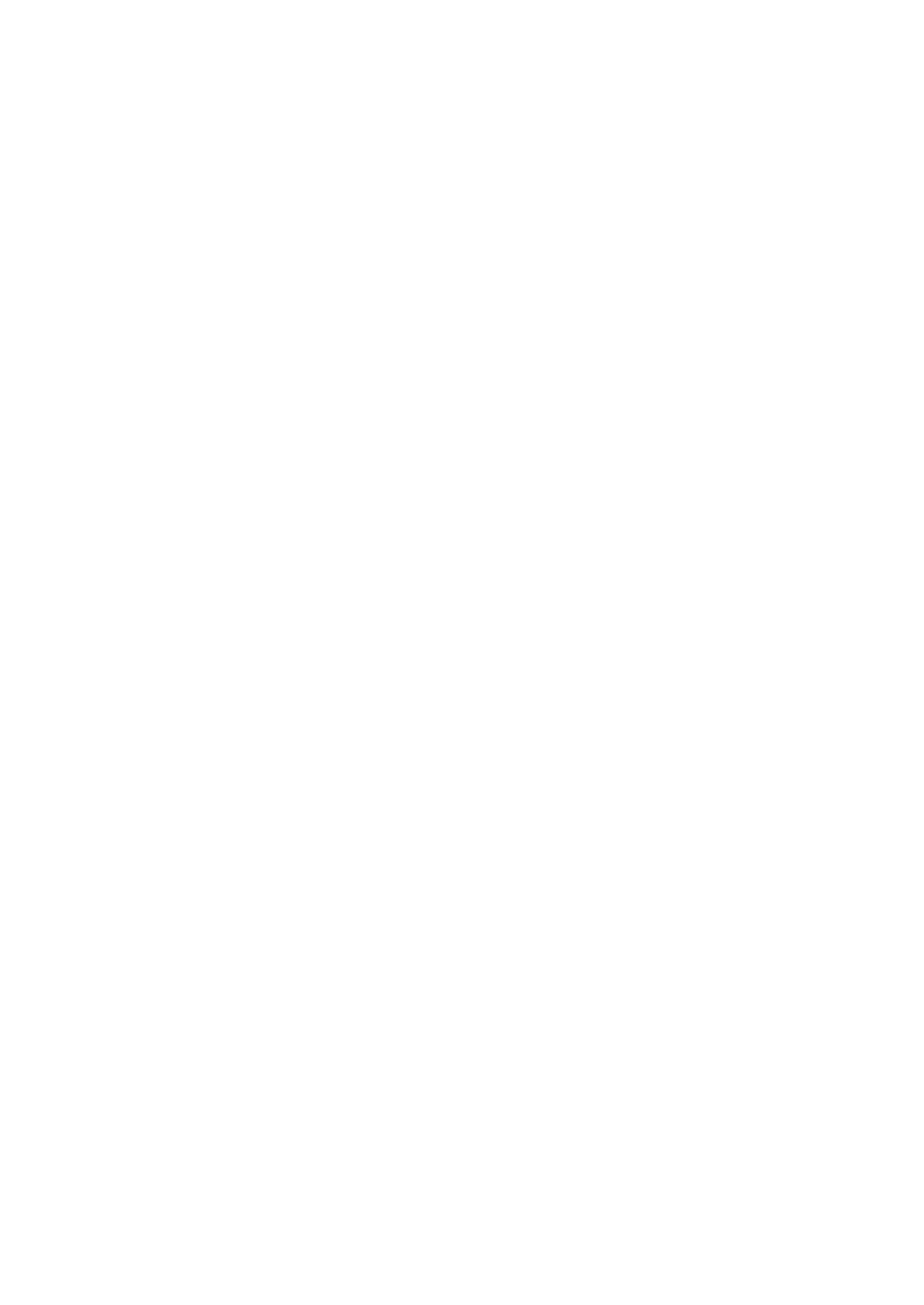

#### **Contents**

| $\mathbf 1$ . |  |  |  |  |  |  |
|---------------|--|--|--|--|--|--|
|               |  |  |  |  |  |  |
|               |  |  |  |  |  |  |
|               |  |  |  |  |  |  |
|               |  |  |  |  |  |  |
|               |  |  |  |  |  |  |
|               |  |  |  |  |  |  |
| 2.            |  |  |  |  |  |  |
|               |  |  |  |  |  |  |
|               |  |  |  |  |  |  |
|               |  |  |  |  |  |  |
|               |  |  |  |  |  |  |
|               |  |  |  |  |  |  |
|               |  |  |  |  |  |  |
|               |  |  |  |  |  |  |
|               |  |  |  |  |  |  |
|               |  |  |  |  |  |  |
|               |  |  |  |  |  |  |
|               |  |  |  |  |  |  |
|               |  |  |  |  |  |  |
|               |  |  |  |  |  |  |
|               |  |  |  |  |  |  |
|               |  |  |  |  |  |  |
| 3.            |  |  |  |  |  |  |
|               |  |  |  |  |  |  |
|               |  |  |  |  |  |  |
|               |  |  |  |  |  |  |
| 4.            |  |  |  |  |  |  |
|               |  |  |  |  |  |  |
|               |  |  |  |  |  |  |
|               |  |  |  |  |  |  |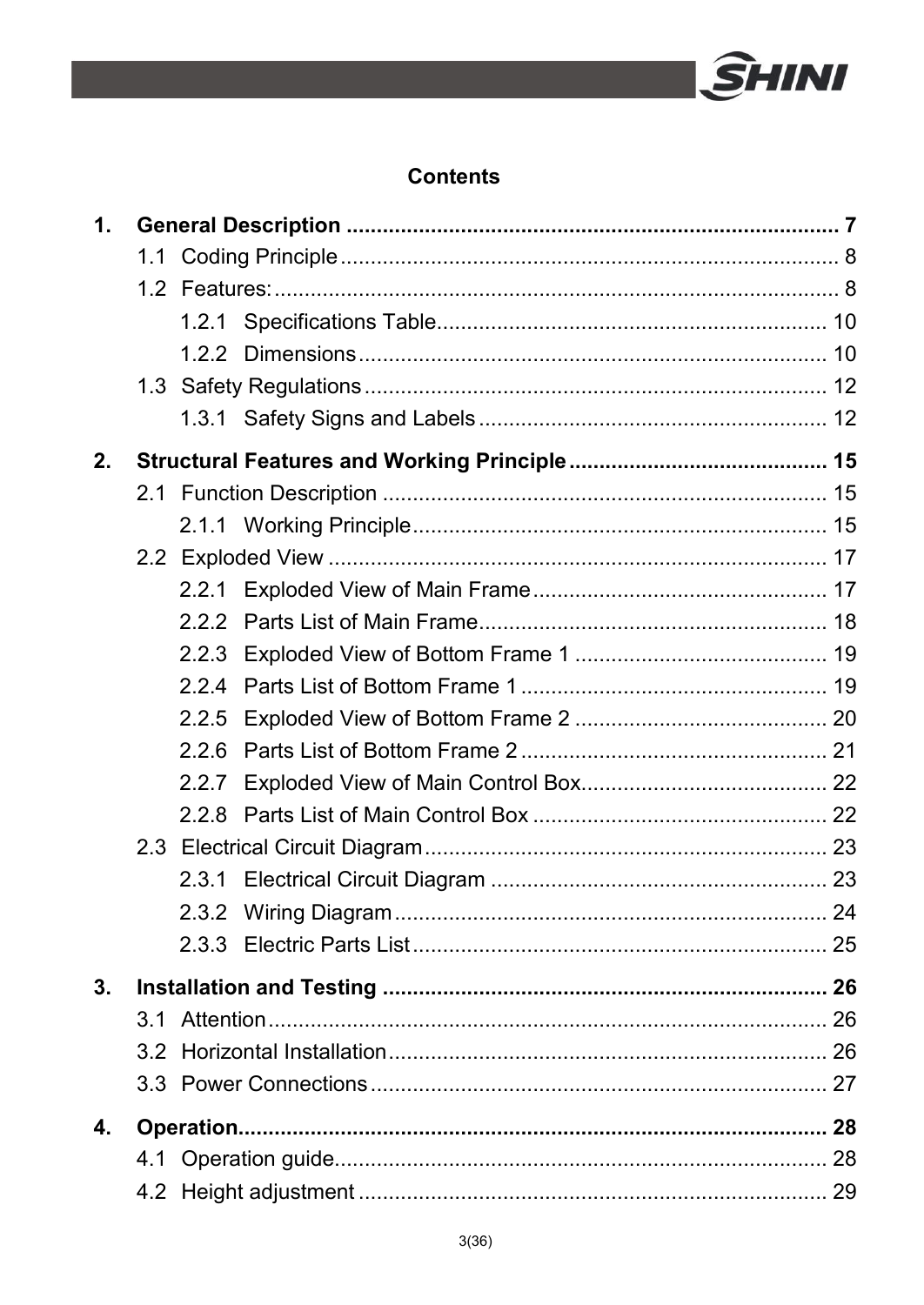

#### **Table Index**

| Table 2-1: Parts List of Main Frame (PNL-MS-L3500/L4500) 18        |  |
|--------------------------------------------------------------------|--|
| Table 2-2: Parts List of Bottom Frame 1 (PNL-MS-L3500/L4500) 19    |  |
| Table 2-2: Parts List of Bottom Frame 2 (PNL-MS-L3500/L4500) 21    |  |
| Table 2-3: Parts List of Main Control Box (PNL-MS-L3500/L4500)  22 |  |
|                                                                    |  |

#### **Picture Index**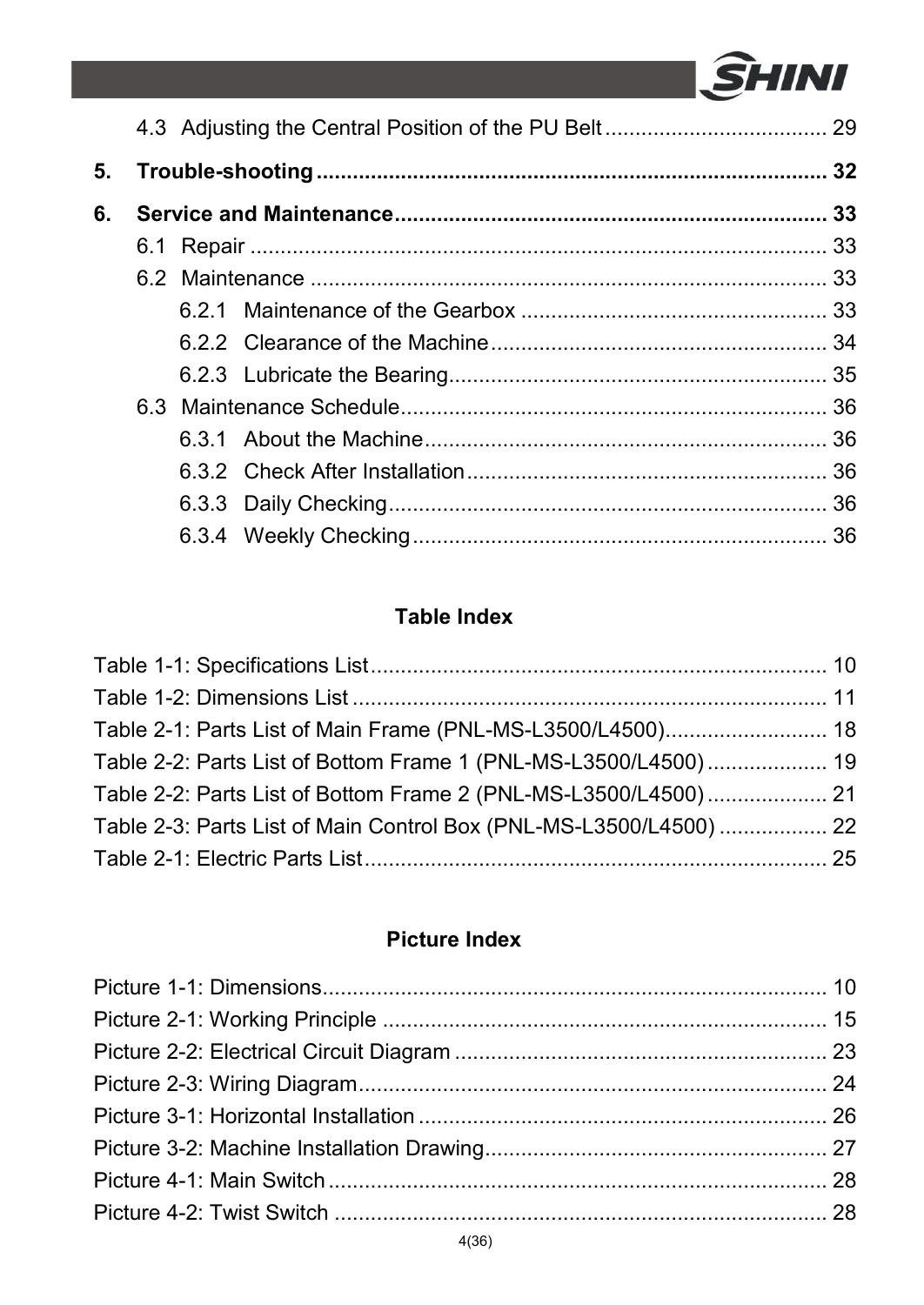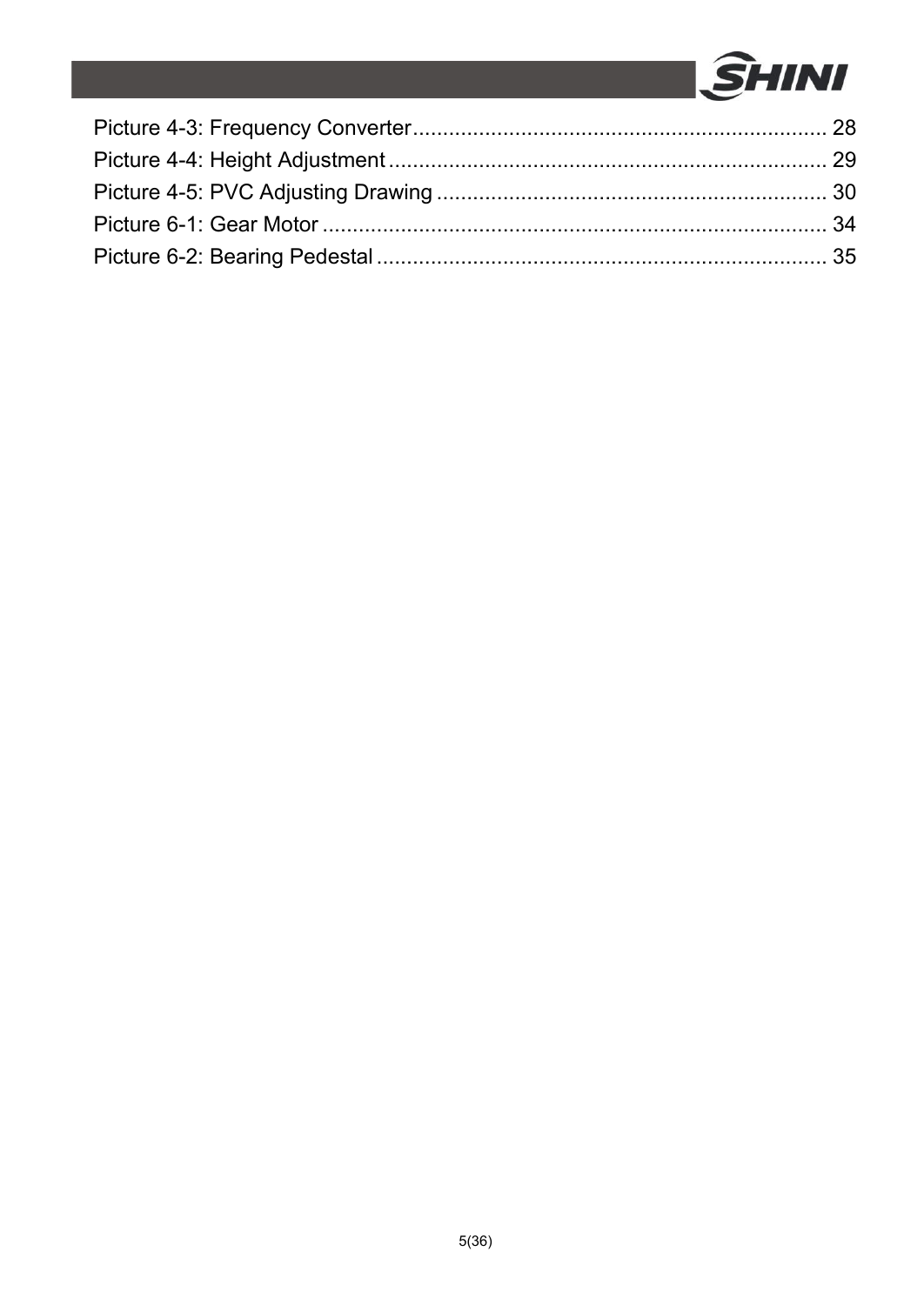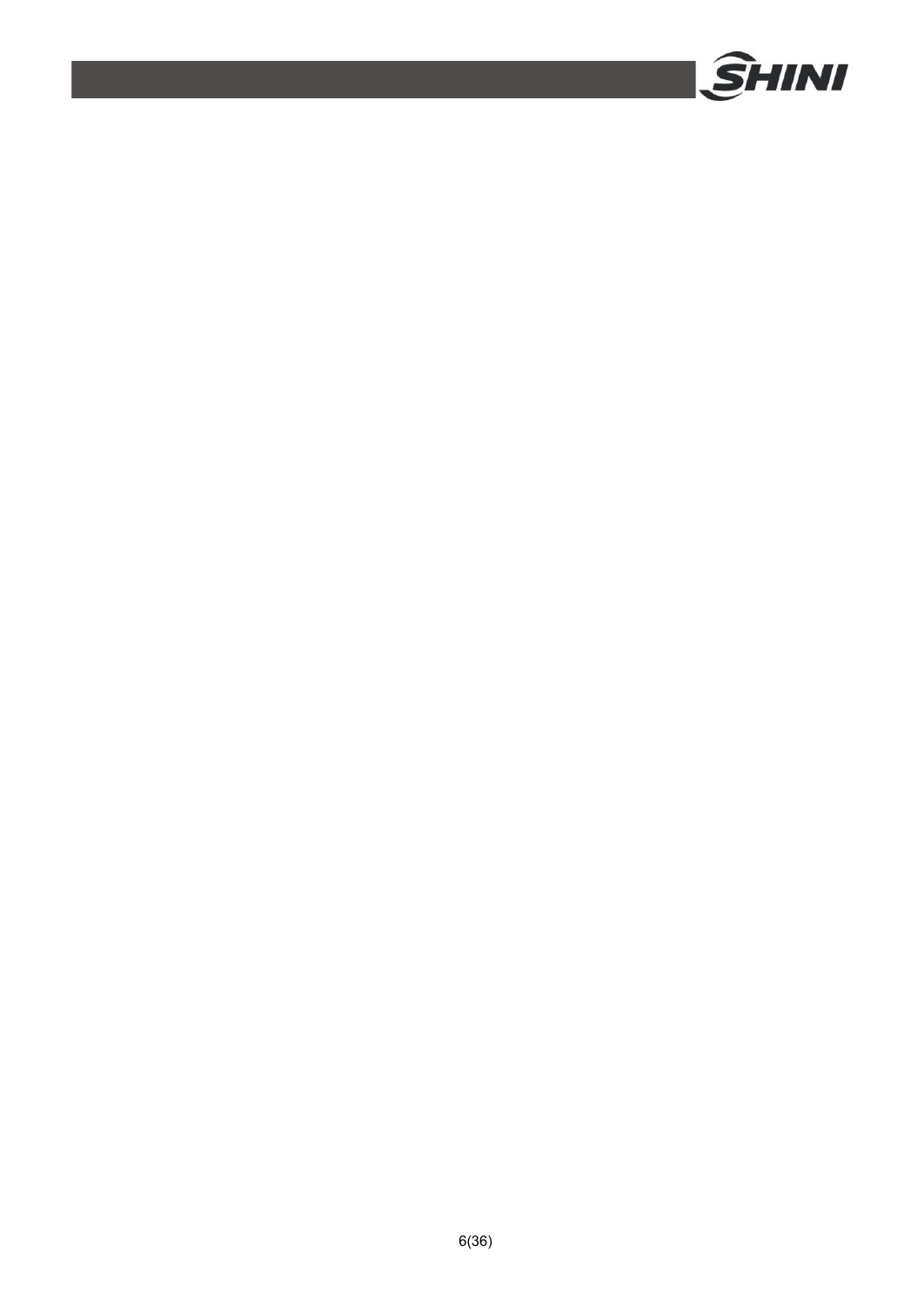

## **1. General Description**

Please read this manual carefully before using this machine in order to operate correctly against any damage caused by improper operation.

Forbidden to process flammable or toxic material!

PNL-MS belt conveyor with metal detector is a device which can detect the metal contained in the material during conveying and simultaneously activate the alarm. It is suitable for not only working together with Shini's granulator, such as SG-36, SG-43, SG-50 and SGS series, but also working with other series of belt conveyors. PNL-MS series feature reliable performance, easy operation and convenient height adjustment upon customer's requirements.



Model: PNL-MS-L4500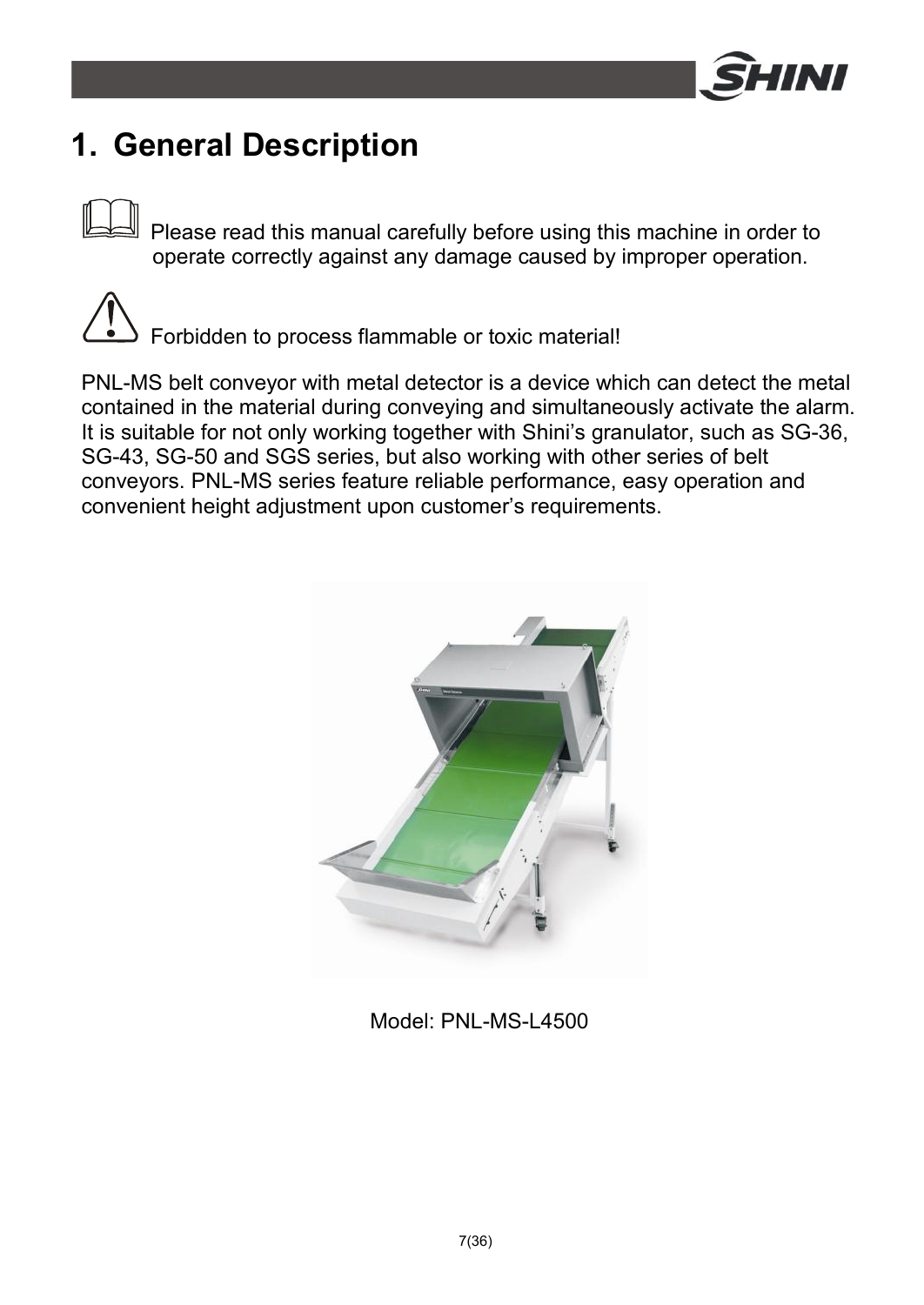

## 1.1 Coding Principle



### 1.2 Features:

- 1) Equip with channel metal detector to detect effectively the metal in the channel.
- 2) PVC belt is adopted for smooth and efficient conveying.
- 3) Height of the floor stand is adjustable.
- 4) Sidewalls for PNL-MS series are 100 mm.
- 5) Conveying speed could be adjusted within 1.3~8 m/min by transducer which is standard configuration.
- 6) Power supply for PNL-MS series is 3Φ, 400V, 50/60Hz.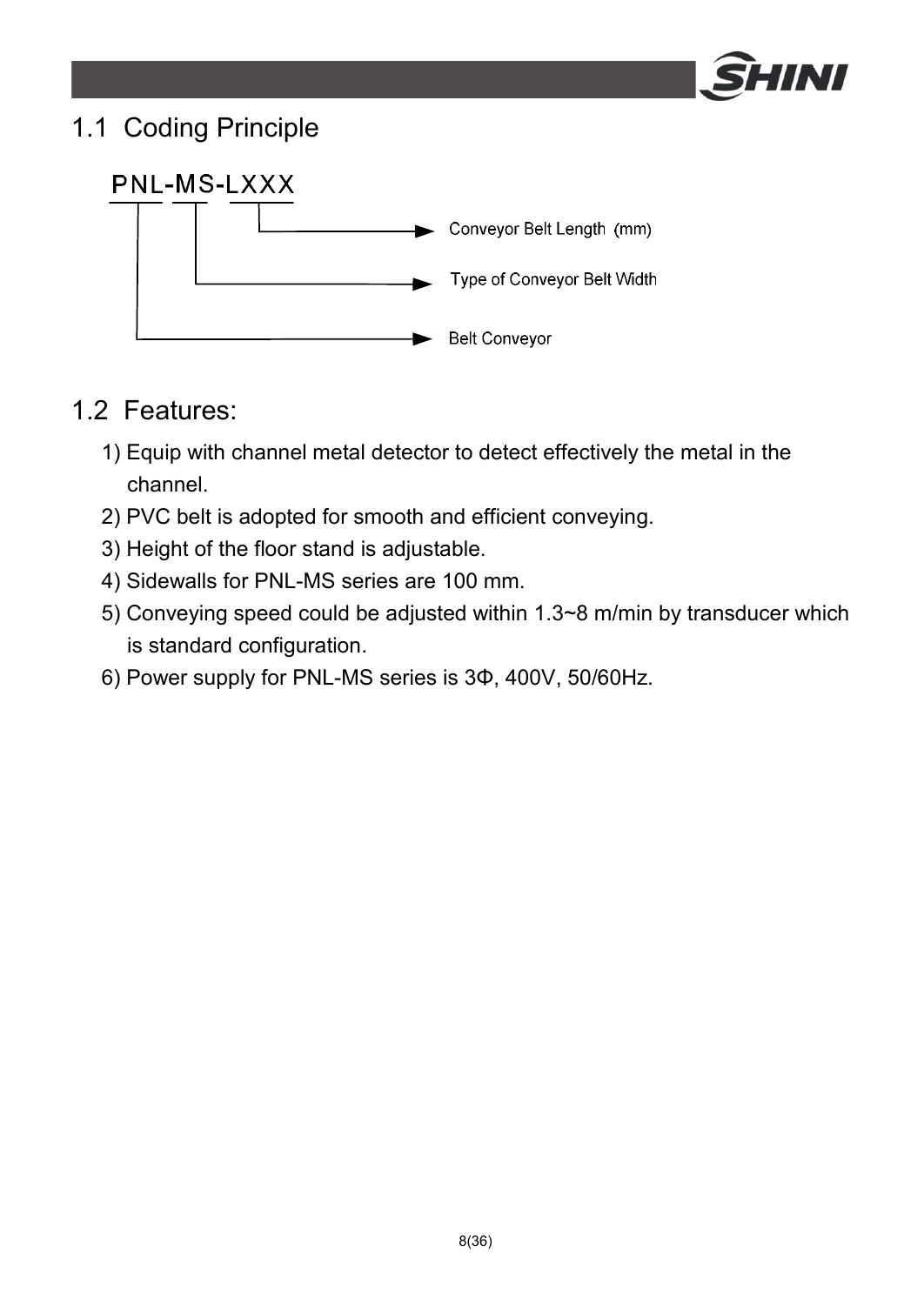

All service work should be carried out by a person with technical training or corresponding professional experience. The manual contains instructions for both handling and servicing. Chapter 6, which contains service instructions, is intended for service engineers. Other chapters contain instructions are for the daily operator.

Any modifications of the machine must be approved by SHINI in order to avoid personal injury and damage to machine. Warranty is inapplicable for any damage caused by unauthorized change of the machine.

Our company provides excellent after-sales service. Should you have any problem during using the machine, please contact the company or the local vendor.

Headquarter and Taipei factory: Tel: (886) 2 2680 9119

Shini Plastics Technologies (Dongguan), Inc: Tel: (86) 769 8111 6600

Shini Plastics Technologies India Pvt.Ltd.: Tel: (91) 250 3021 166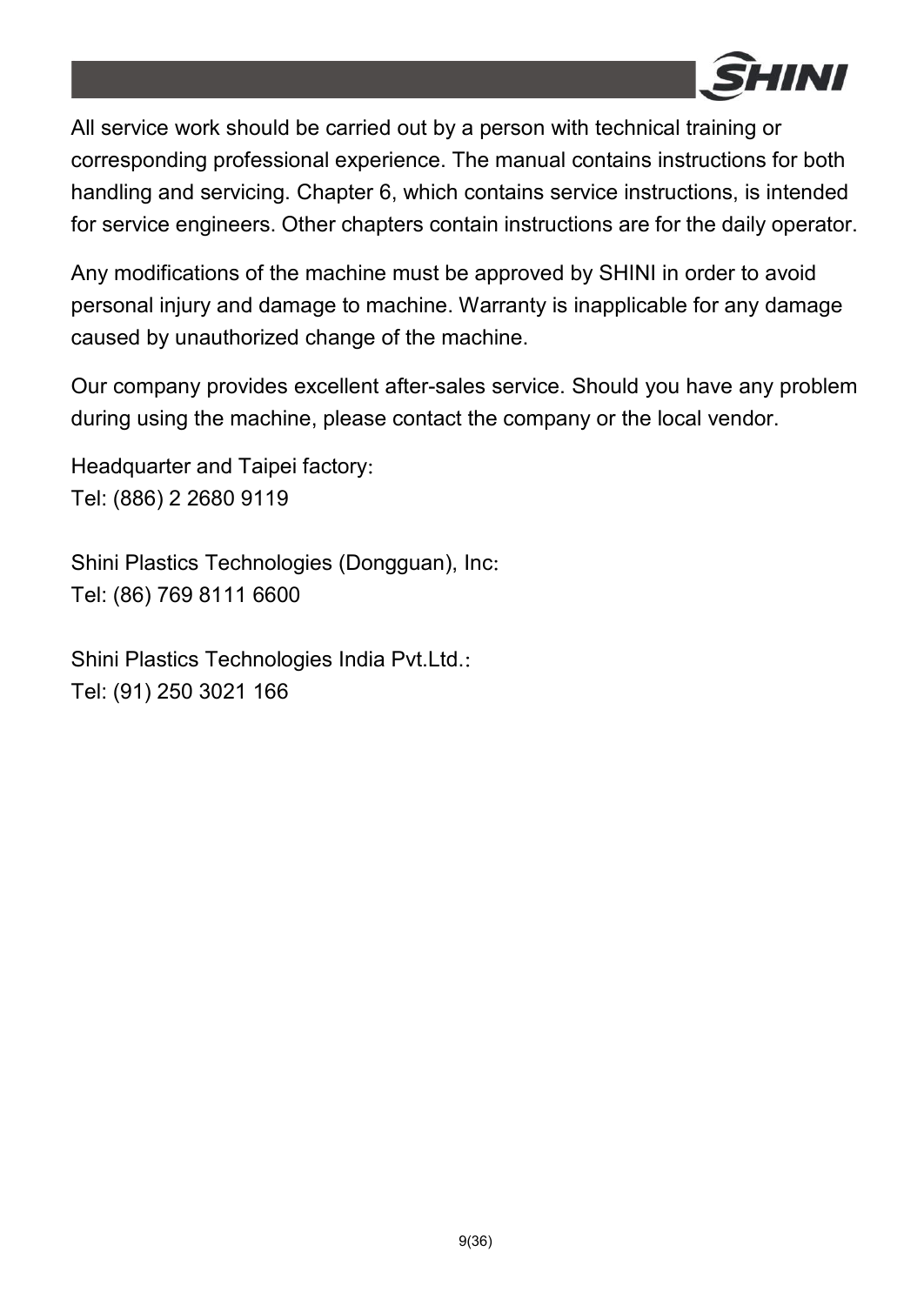

## Technical Specifications

#### 1.2.1 Specifications Table

| <b>Models</b>                                           | <b>PNL-MS-L3500</b> | <b>PNL-MS-L4500</b> |
|---------------------------------------------------------|---------------------|---------------------|
| Motor power (kW)                                        | 0.4                 | 0.4                 |
| Speed range (m/min)                                     | $1.3 - 8$           | $1.3 - 8$           |
| Dimension of channel W×H (mm)                           | 580×380             | 980×580             |
| Maximum conveying capacity<br>(kg/min)                  | 150                 | 150                 |
| Minimum detectable diameter<br>(metal ball S $\Phi$ mm) | 5                   | 8.7                 |

#### Table 1-1: Specifications List

Notes: power supply is 3Φ, 400V, 50Hz.

#### 1.2.2 Dimensions



Picture 1-1: Dimensions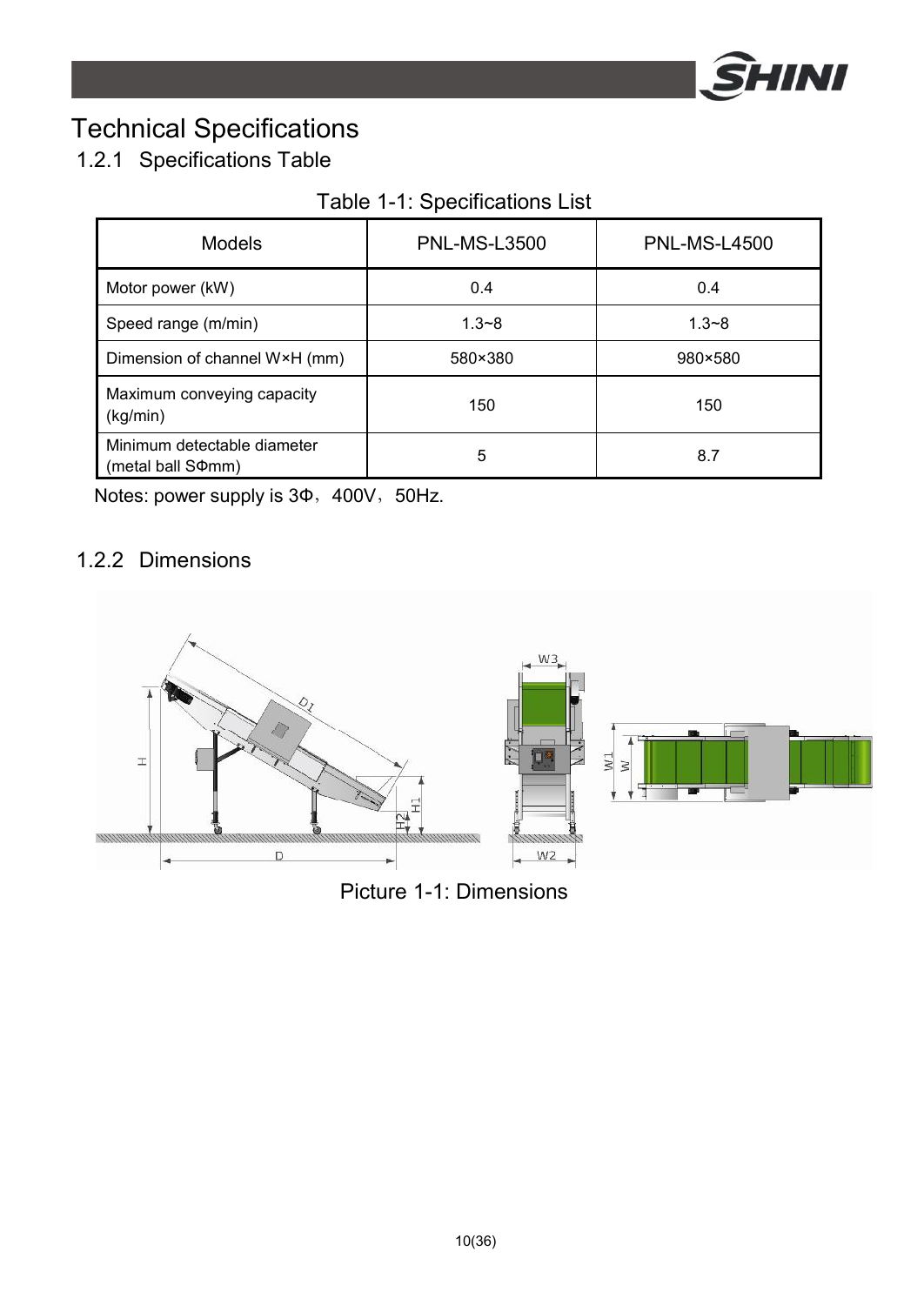

#### Table 1-2: Dimensions List

| Models      | <b>PNL-MS-L3500</b> | <b>PNL-MS-L4500</b> |  |  |
|-------------|---------------------|---------------------|--|--|
| $W$ (mm)    | 895                 | 1295                |  |  |
| $W1$ (mm)   | 1105                | 1505                |  |  |
| $W2$ (mm)   | 880                 | 1280                |  |  |
| $W3$ (mm)   | 600                 | 1000                |  |  |
| $D$ (mm)    | 3285                | 4150                |  |  |
| $D1$ (mm)   | 3500                | 4500                |  |  |
| $H$ (mm)    | 2060                | 2560                |  |  |
| $H1$ (mm)   | 805                 | 805                 |  |  |
| $H2$ (mm)   | 310                 | 310                 |  |  |
| Weight (kg) | $***$               | $***$               |  |  |

We reserve the right to change specifications without prior notice.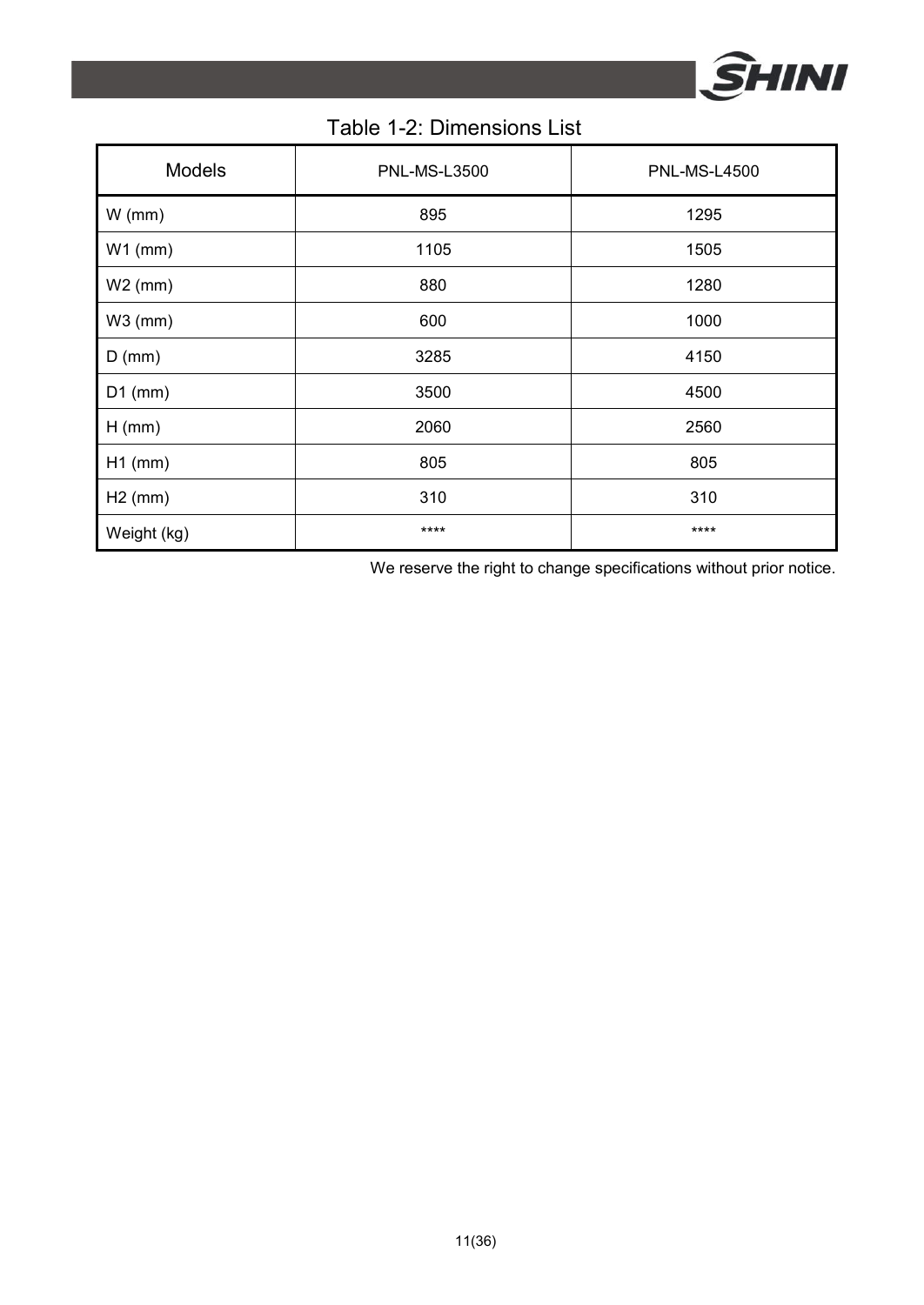

## 1.3 Safety Regulations

To avoid any body injures and damages of the machine, please obey the regulations in this manual. When operating this machine, please comply with the regulations as follows.

1.3.1 Safety Signs and Labels



Electrical installation should be done by qualified electricians. Turn off the main switch and control switch before servicing and maintenance.



## Warning!

The sound level produced by the machine is≤80dB at the position of the operator.



### Notice:

Noise level test refers to the following conditions: 1m around the machine, 1.6m above the machine.



## Warning!

- 1) Don't use the machine and don't try to repair it before carefully reading this manual and understanding all its parts completely.
- 2) In particular, it is important to adopt the precaution listed in the section 'safety instruction'.
- 3) It is forbidden to use the machine in any condition or for any use different from what is indicated in the manual. SHINI has no responsibility for breakdown, trouble, or injuries caused by improper operation.



#### **Attention!**

No need for regular inspection because all the electrical parts in the control unit are fixed tightly!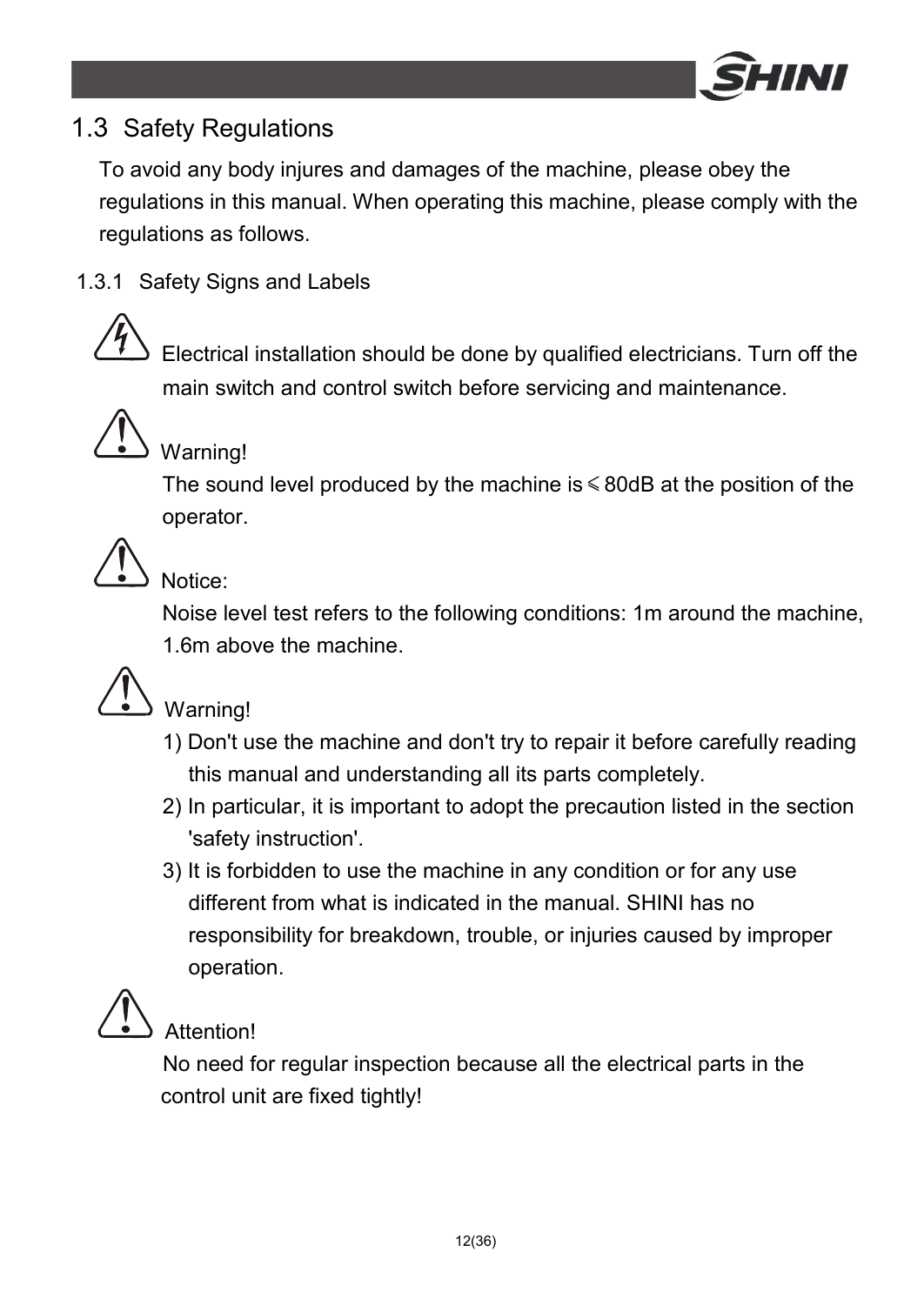

# Attention!

The maximum weight of the pieces (average distribution) to be carried on the conveyor belt must not be over 150kg in total.

The conveyor belts are not suitable to transport loose material.



### Attention!

These conveyor belts can be easily used by all of the personnel of the plant they are installed in, and they do not present any risk for the operator, if used properly.

Therefore, it is recommended to read the manual carefully before using the machine.



### Attention!

SHINI claims no responsibility when:

- 1) Use of the conveyor belt is in any way openly opposed to what is indicated in the present instruction manual.
- 2) There are feeding defects.
- 3) There is a serious deficiency of the foreseen maintenance.
- 4) Non-authorized changes are adopted.
- 5) Spare parts that are non-authorized or not suitable for the actual model are used.
- 6) There are exceptional events.



## Danger!

Risk of fire!

Risk of fire is present whenever the conditions of the conveyor belts are not suitable for the operation they are used for (in particular: temperature of the pieces carried). Adjust the condition of the conveyor belt according to the table shown here below.



Risks of high temperature: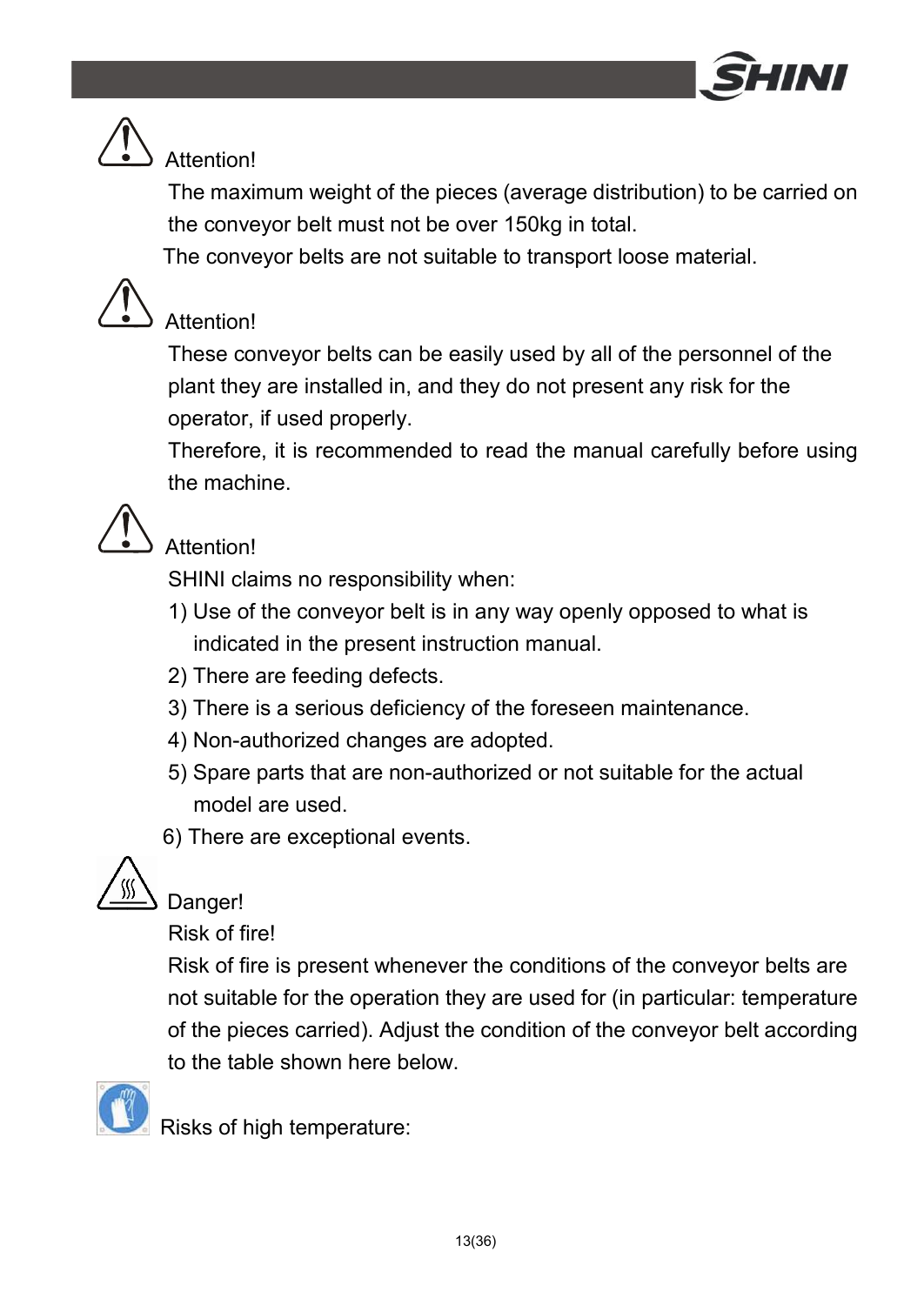

These conveyor belts are designed for transporting molded parts, i.e. hot pieces. If you need to operate on the conveyor belt, use safety gloves. (In particular where the parts fall on the belt)

| Type of belt | Max. temp. of<br>parts |  |
|--------------|------------------------|--|
| <b>PVC</b>   | 60 C                   |  |



## Attention!

The packing material must not be left around, and it must be disposed according to the regulations in force. It is possible to lift the conveyors with a fork lift.



#### Danger!

To protect the operator's safety, and the integrity of the machine, assure the stable lifting of the conveyor. Once the conveyor belt is running, it is necessary to fix the machine by locking the castors. Moreover, suitable slings or fixtures must be attached to keep it steady during transportation.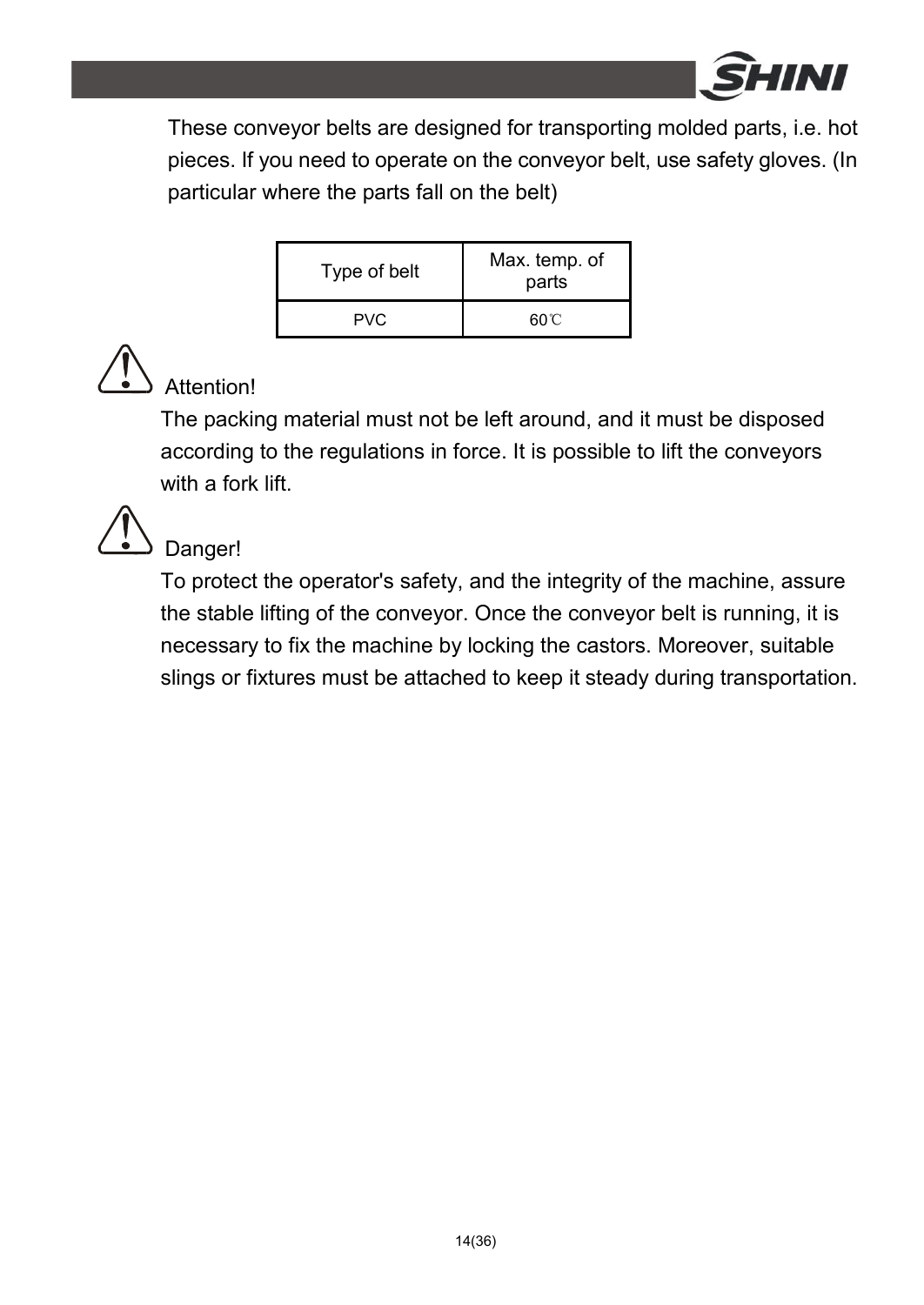

## **2. Structural Features and Working Principle**

## 2.1 Function Description

PNL-MS horizontal belt conveyor with metal detector is a device which can detect the metal contained in the material during conveying and simultaneously activate the alarm. It is suitable for not only working together with Shini's granulator, such as SG-36, SG-43, SG-43, SG-50 and SGS series, but also working with other series of belt conveyors. PNL-MS series feature reliable performance, easy operation and convenient height adjustment upon customer's requirements.

2.1.1 Working Principle



Parts Name:

- 
- 

1. Gear motor 2. Metal detector 3. Adjusting nut 4. Castor

5. Adjusting bolt 6. Control box

Picture 2-1: Working Principle

Working principle description:

Material is conveyed by the conveyor belt which is driven be the gear motor (1). The metal detector (2) stops the gear motor (1) and gives alarm by sending out a signal when material contains metals passing by the detector (2). The gear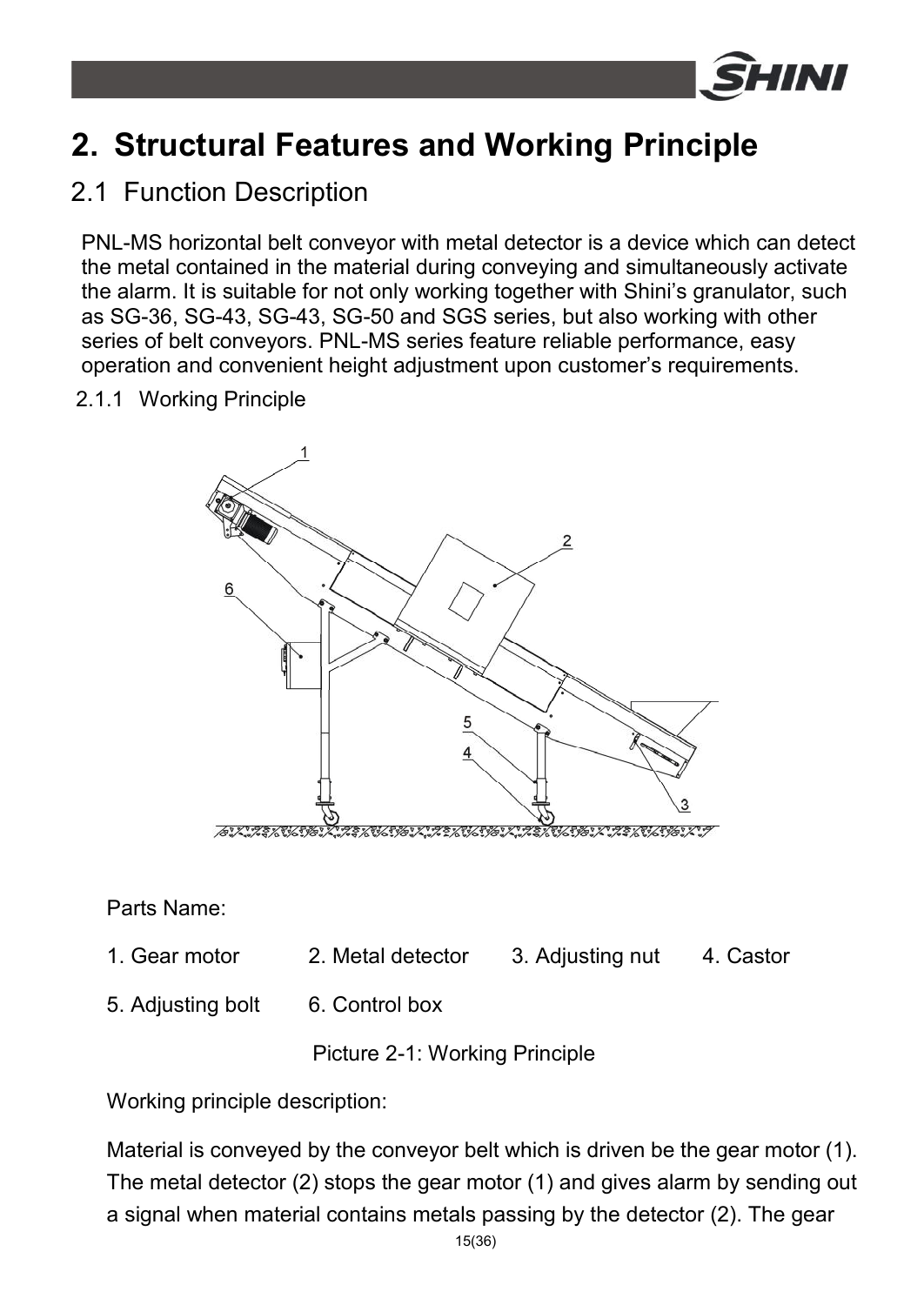

motor restarts after removing the metals and pressing the reset switch on the control box (6). The adjusting nut is available for centralizing and tightening the conveyor belt. Customers also can adjust the height of the conveyor by adjusting bolt (3). Castors (4) make the conveyor easy to move.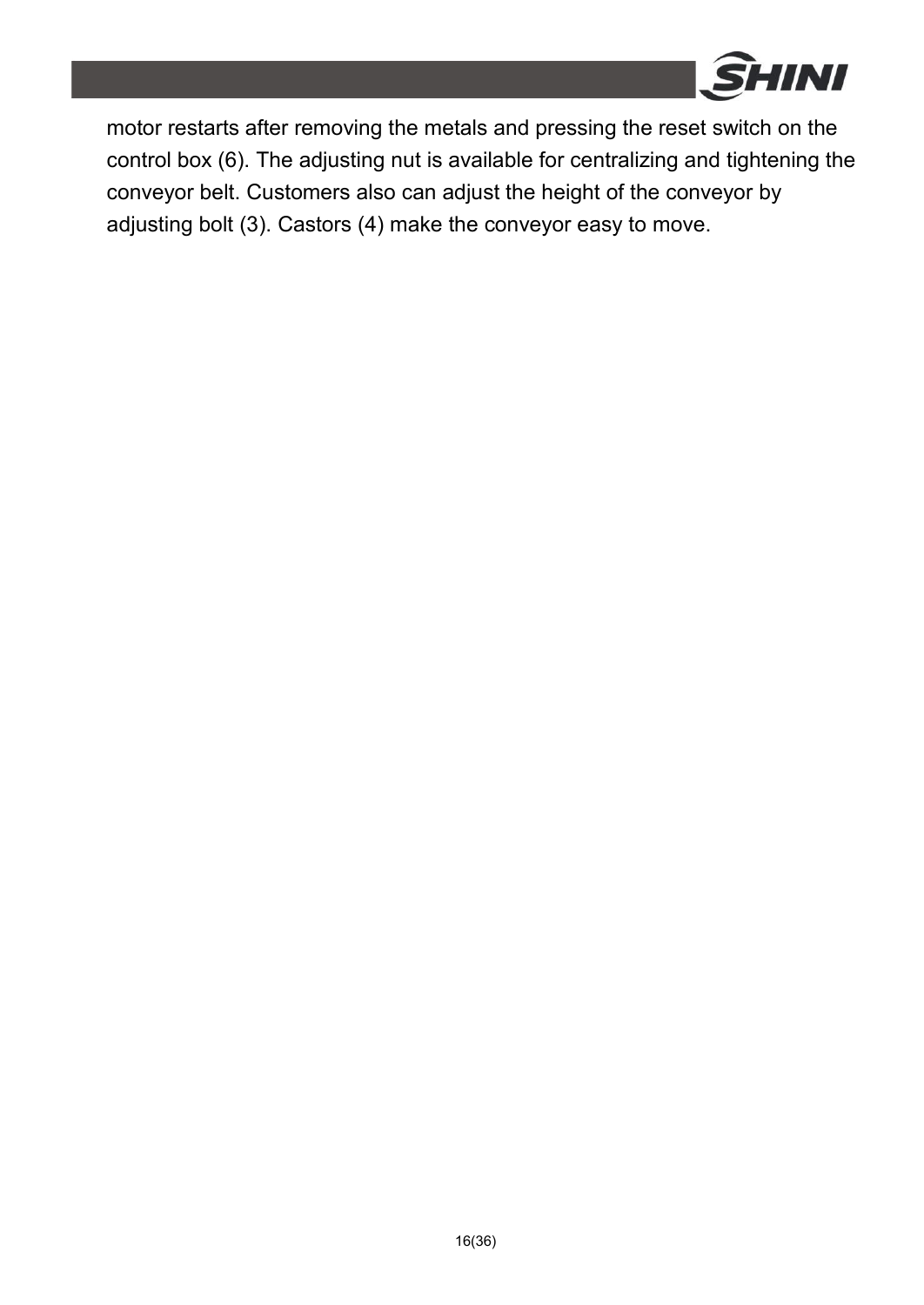

## 2.2 Exploded View

#### 2.2.1 Exploded View of Main Frame



Note: Please refer to 2.2.2 material list about the parts code.

Picture 2-2: Exploded View of Main Frame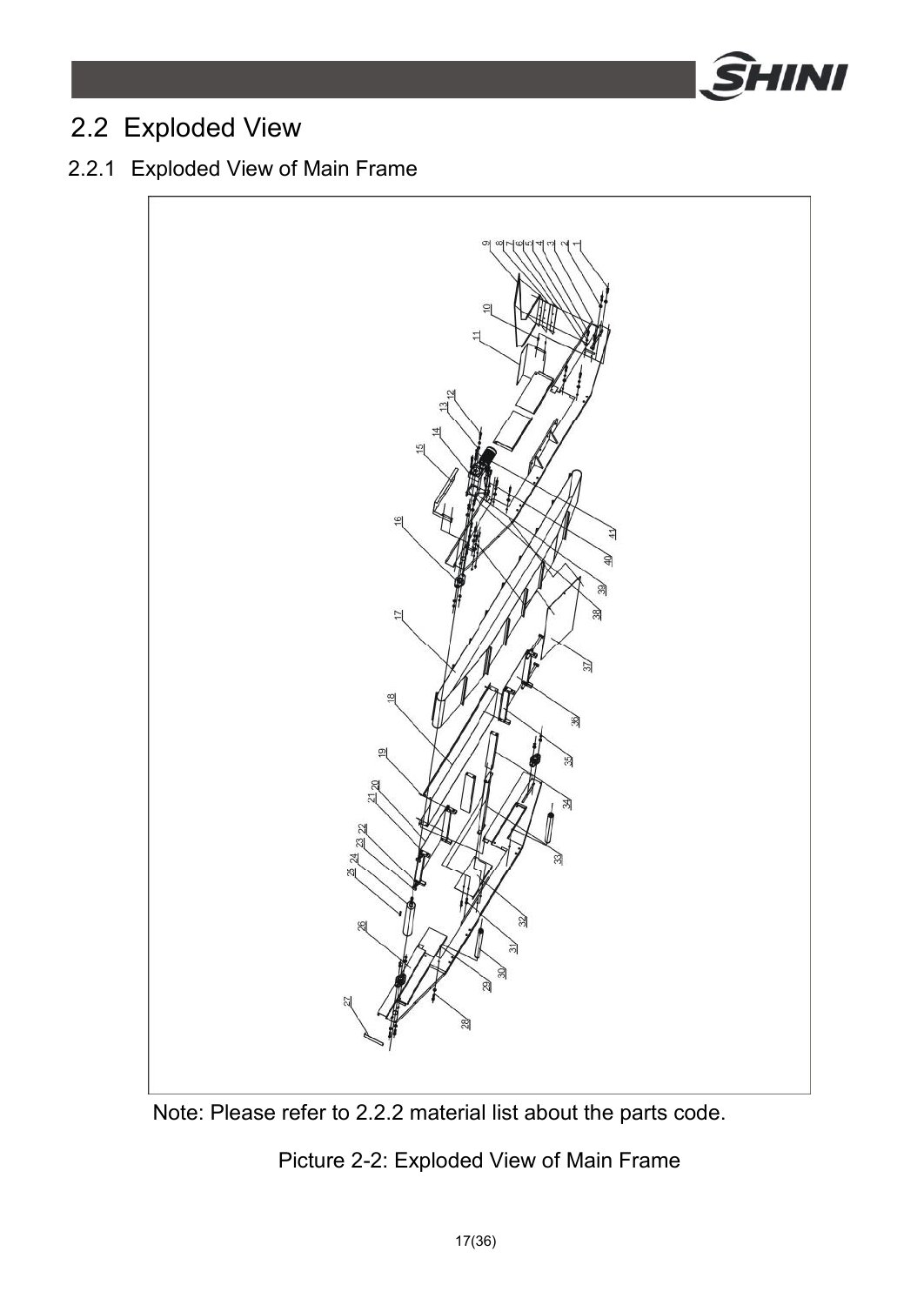

#### 2.2.2 Parts List of Main Frame

Table 2-1: Parts List of Main Frame (PNL-MS-L3500/L4500)

| No.              | Name                                   | Part No.       | No. | Name                                   | Part No.      |
|------------------|----------------------------------------|----------------|-----|----------------------------------------|---------------|
| 1                | Hexagon bolt                           | YW60144500000  | 22  | Hexagon nut                            | YW64200200000 |
| $\overline{2}$   | Flat washer                            | YW66142700000  | 23  | Adjusting bolt                         |               |
| 3                | Left side plate                        |                | 24  | Driving shaft                          |               |
| 4                | Inner hexagon<br>screw                 | YW61081600000  | 25  | Flat key                               |               |
| 5                | Spring washer                          | YW65008000100  | 26  | Right side plate                       |               |
| 6                | Flat washer                            | YW66082200100  | 27  | $\overline{Top}$ right<br>baffle-plate |               |
| $\overline{7}$   | <b>Baffler pressing</b><br>block       |                | 28  | Inner-hexagon<br>screw                 | YW61122500000 |
| 8                | Baffle-leather                         | $\overline{a}$ | 29  | Side cover plate 2                     |               |
| $\boldsymbol{9}$ | Material collector                     |                | 30  | Driven shaft                           |               |
| 10               | Hexagon<br>self-tapping<br>screw       |                | 31  | Plastic hexagon<br>bolt                |               |
| 11               | Lower<br>baffle-plate                  |                | 32  | Side cover plate 1                     |               |
| 12               | Inner hexagon<br>screw                 | YW61103000000  | 33  | <b>Bottom cross</b><br>beam            |               |
| 13               | Circlip for hole                       | YW69003000000  | 34  | Flitch                                 |               |
| 14               | Gear motor                             |                | 35  | Beam 1 Assembly                        |               |
| 15               | Top left<br>baffle-plate               |                | 36  | Lower bottom plate                     |               |
| 16               | Bearing base                           | $\overline{a}$ | 37  | Bottom baffle-plate                    |               |
| 17               | Conveying belt                         | $\overline{a}$ | 38  | Hexagon nut                            | YW64001000100 |
| 18               | Middle bottom<br>plate                 |                | 39  | Gear motor fixing<br>plate 1           | YW64200200000 |
| 19               | <b>Cross recessed</b><br>tapping screw |                | 40  | Gear motor fixing<br>plate 2           |               |
| 20               | Top bottom plate                       |                | 41  | Hexagon nut                            |               |
| 21               | Beam 2<br>assembly                     |                |     |                                        |               |

\* means possible broken parts. \*\* means easy broken parts, and spare backup is suggested. Please confirm the version of manual before placing the purchase order to guarantee that the item number of the spare part is in accordance with the real object.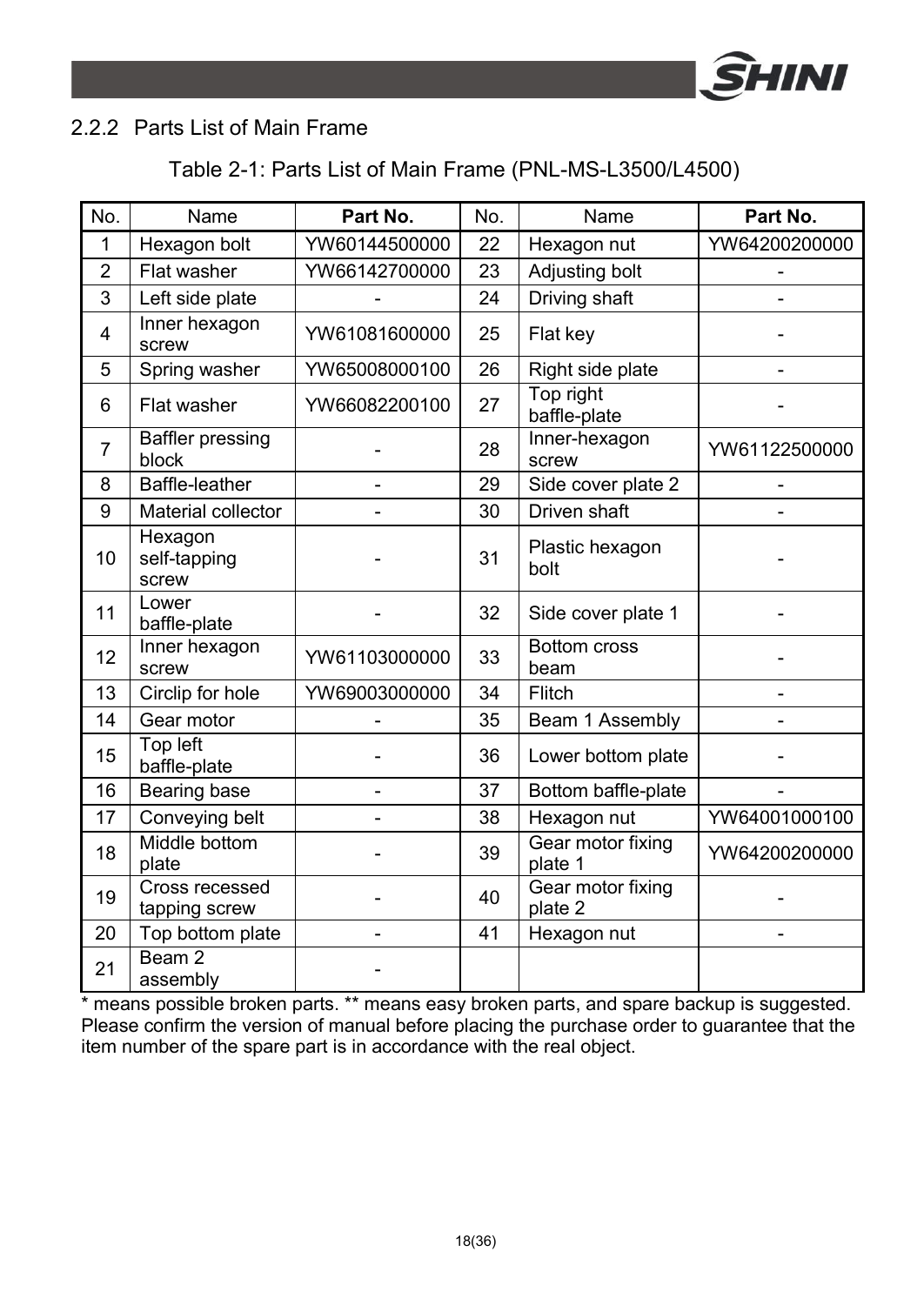

#### 2.2.3 Exploded View of Bottom Frame 1



Picture 2-3: Exploded View of Bottom Frame 1

#### 2.2.4 Parts List of Bottom Frame 1

Table 2-2: Parts List of Bottom Frame 1 (PNL-MS-L3500/L4500)

| No.            | Name                                                 | Part no.      | No. | Name                           | Part no.      |
|----------------|------------------------------------------------------|---------------|-----|--------------------------------|---------------|
|                | Flange type mounting<br>castor with double<br>brakes | YW03441090000 | 6   | Flat washer                    | YW66142700000 |
| $\overline{2}$ | Hexagon nut                                          | YW64001000200 |     | Inner hexagon<br>bolt          | YW61128000000 |
| 3              | Flat washer                                          | YW66181000000 | 8   | Lock nut                       | YW64001200000 |
| 4              | Hexagon bolt                                         | YW60103000000 | 9   | Top frame of<br>bottom frame 1 |               |
| 5              | Stand of bottom<br>frame 1                           | YW03441090000 |     |                                |               |

\* means possible broken parts. \*\* means easy broken parts, and spare backup is suggested. Please confirm the version of manual before placing the purchase order to guarantee that the item number of the spare part is in accordance with the real object.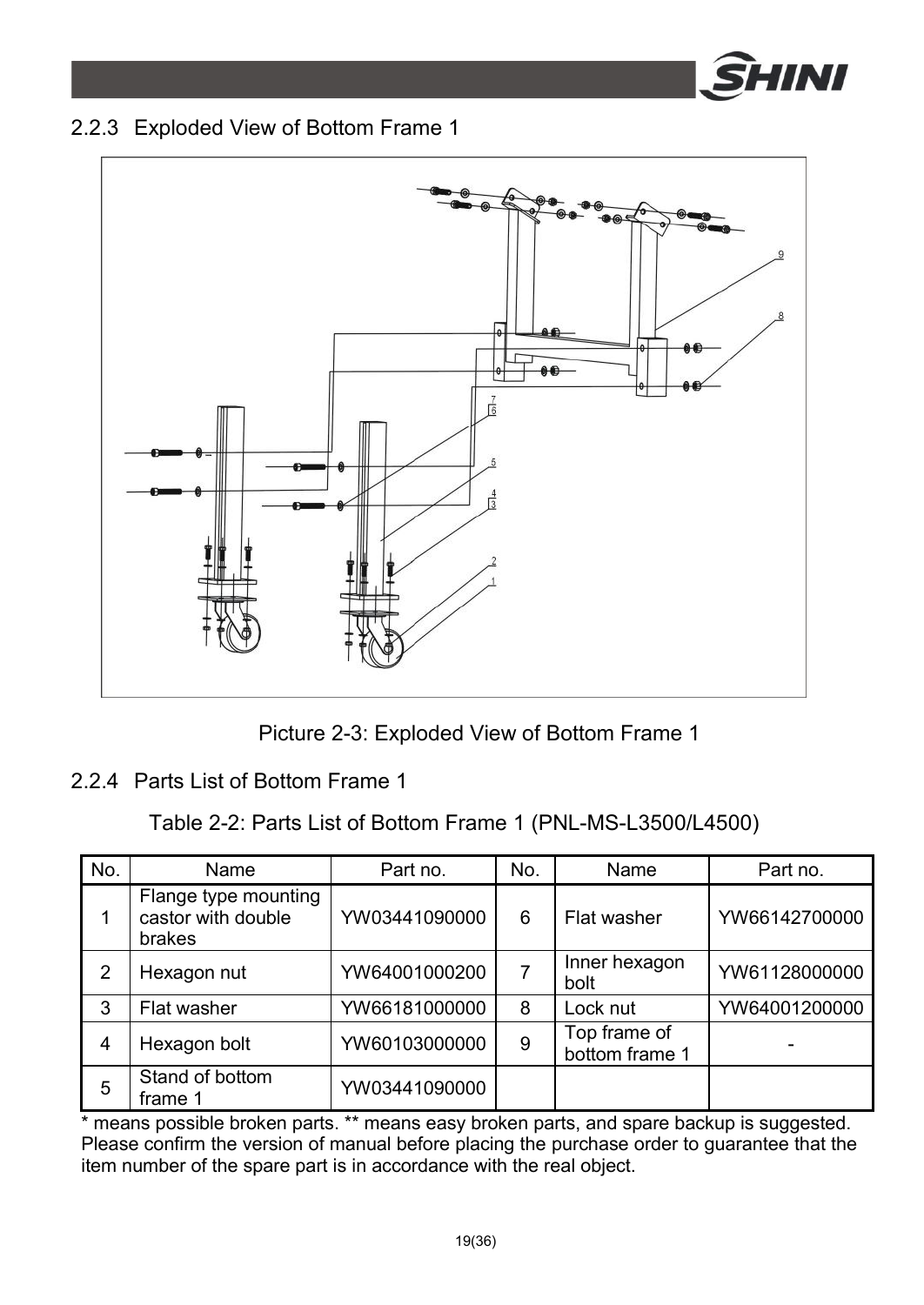

2.2.5 Exploded View of Bottom Frame 2



Picture 2-3: Exploded View of Bottom Frame 2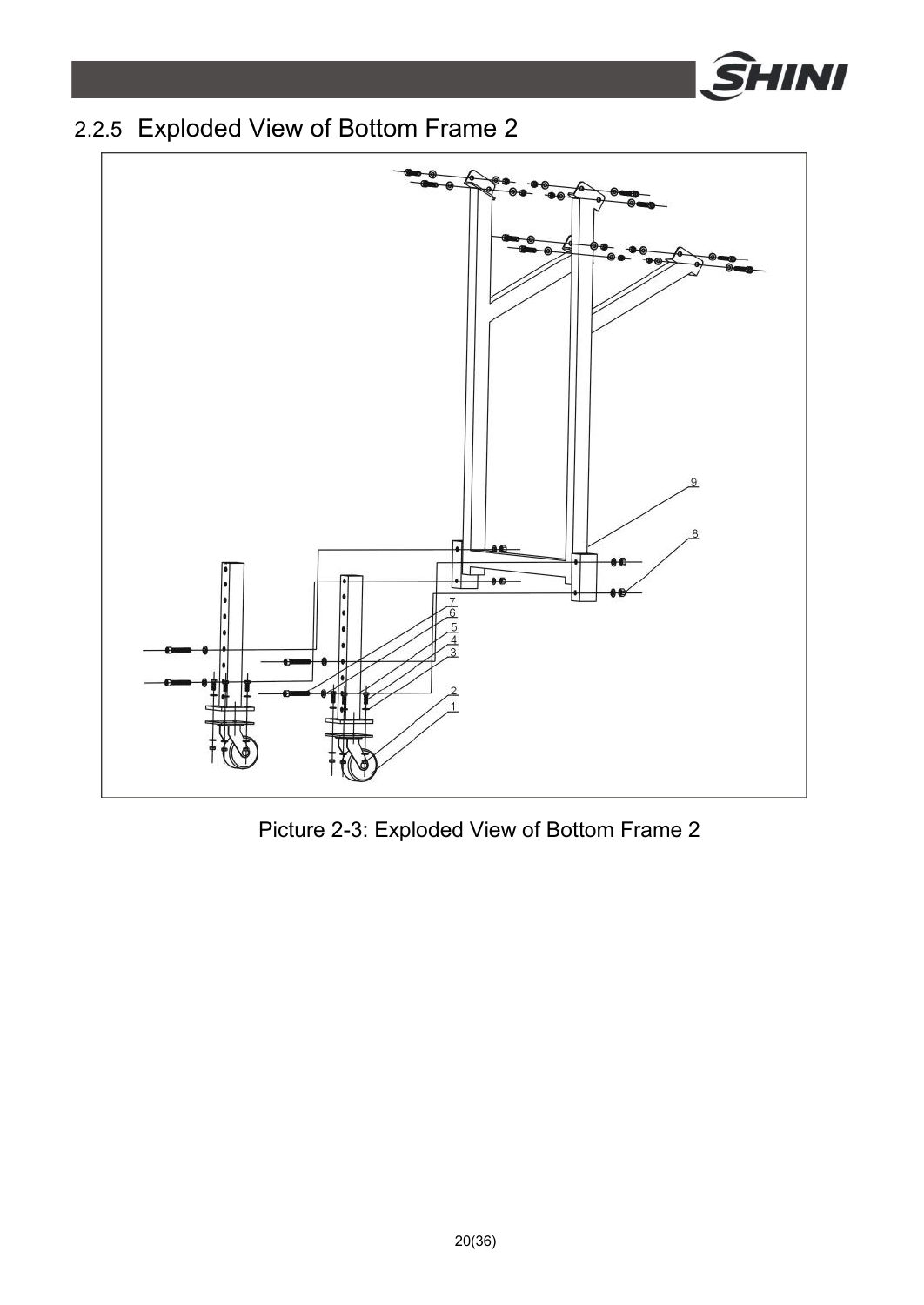

#### 2.2.6 Parts List of Bottom Frame 2

Table 2-2: Parts List of Bottom Frame 2 (PNL-MS-L3500/L4500)

| No. | Name                                                 | Part no.      | No. | Name                           | Part no.      |
|-----|------------------------------------------------------|---------------|-----|--------------------------------|---------------|
|     | Flange type<br>mounting castor<br>with double brakes |               | 6   | Flat washer                    | YW66142700000 |
| 2   | Hexagon nut                                          | YW64001000200 |     | Inner hexagon<br>bolt          | YW61128000000 |
| 3   | Flat washer                                          | YW66181000000 | 8   | Lock nut                       | YW64001200000 |
| 4   | Hexagon bolt                                         | YW60103000000 | 9   | Top frame of<br>bottom frame 2 |               |
| 5   | Stand of bottom<br>frame 1                           |               |     |                                |               |

\* means possible broken parts. \*\* means easy broken part. and spare backup is suggested. Please confirm the version of manual before placing the purchase order to guarantee that the item number of the spare part is in accordance with the real object.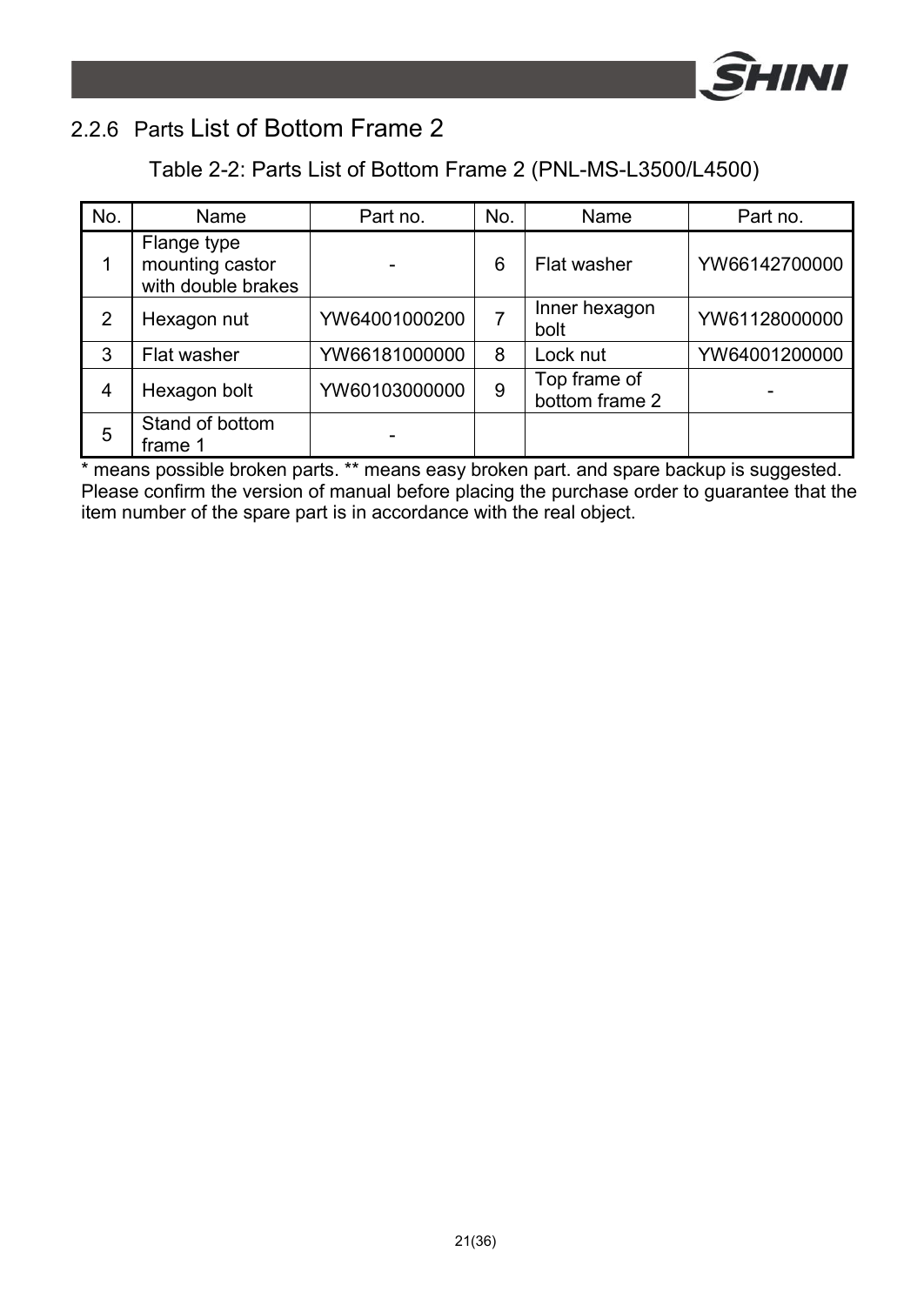

#### 2.2.7 Exploded View of Main Control Box



Picture 2-5: Exploded View of Main Control Box

#### 2.2.8 Parts List of Main Control Box

| No.            | Name                                   | Part no.      | No. | Name                                           | Part no.      |
|----------------|----------------------------------------|---------------|-----|------------------------------------------------|---------------|
| 1              | Control box                            |               | 7   | Monitor plate                                  |               |
| $\overline{2}$ | Electric<br>components fixing<br>plate |               | 8   | Located rod<br>(without lock)                  |               |
| 3              | Door lock with<br>long baffler         | YW00000000100 | 9   | Hinge with O-ring<br>and zinc<br>plating-white |               |
| $\overline{4}$ | Seal ring of small<br>control box      |               | 10  | Hinge with O-ring<br>and zinc<br>plating-white |               |
| 5              | Remote control<br>panel                | YE81040400000 | 11  | Control box cover                              |               |
| 6              | Remote control<br>panel cover          |               | 12  | Hexagon nut M8                                 | YW64000800200 |

\* means possible broken parts. \*\* means easy broken part. and spare backup is suggested. Please confirm the version of manual before placing the purchase order to guarantee that the item number of the spare part is in accordance with the real object.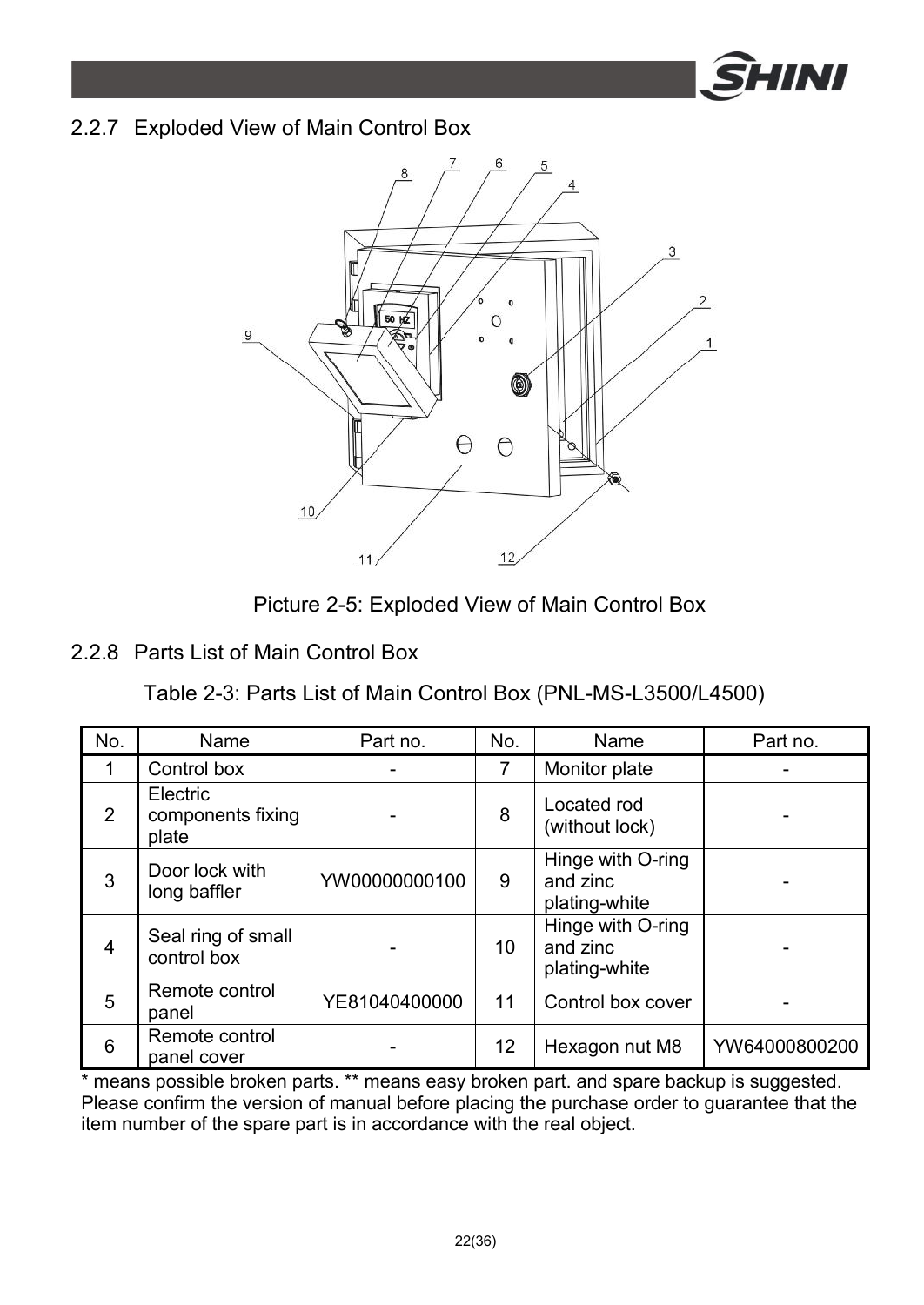

## 2.3 Electrical Circuit Diagram

#### 2.3.1 Electrical Circuit Diagram



#### Picture 2-2: Electrical Circuit Diagram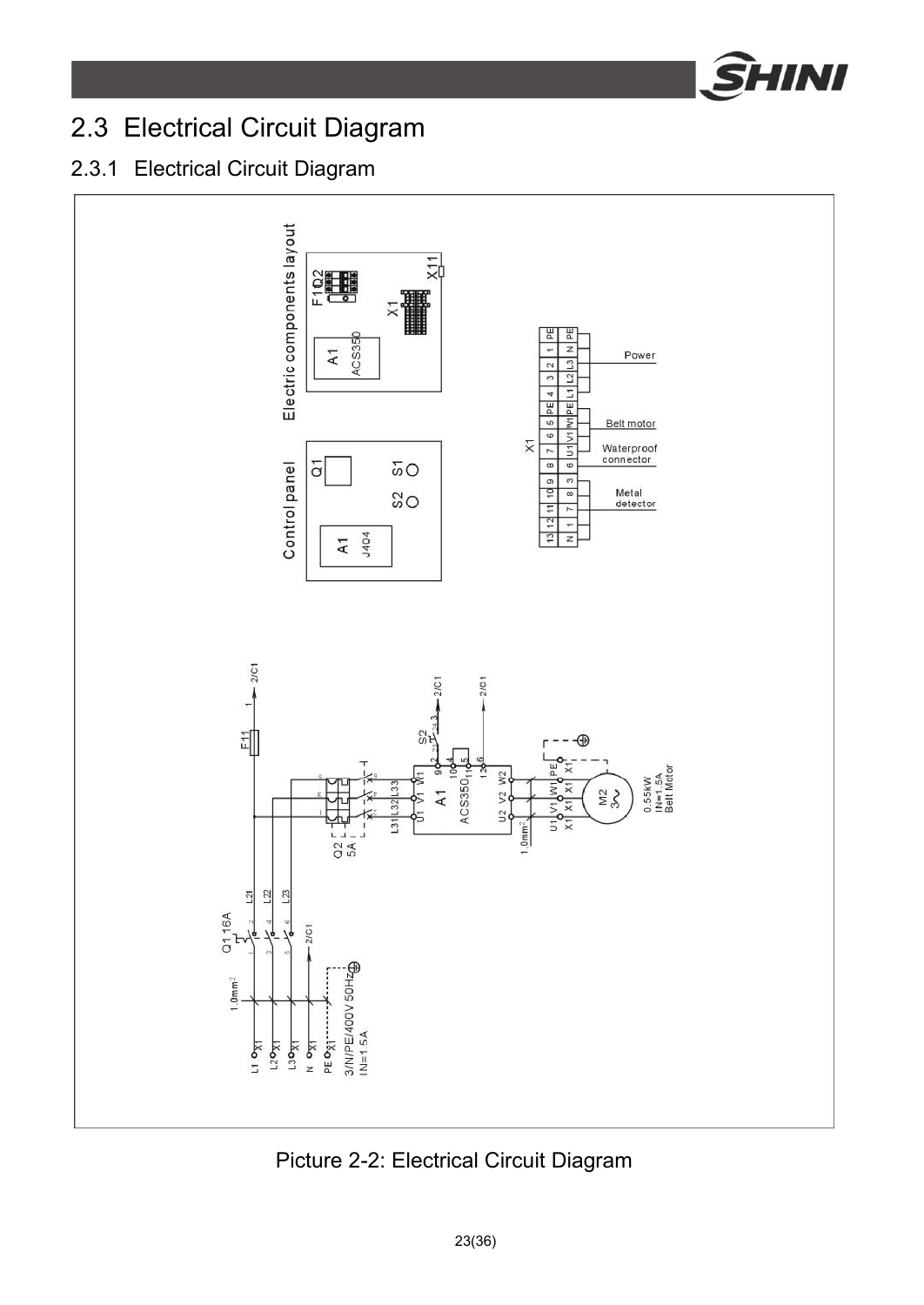

#### 2.3.2 Wiring Diagram



Picture 2-3: Wiring Diagram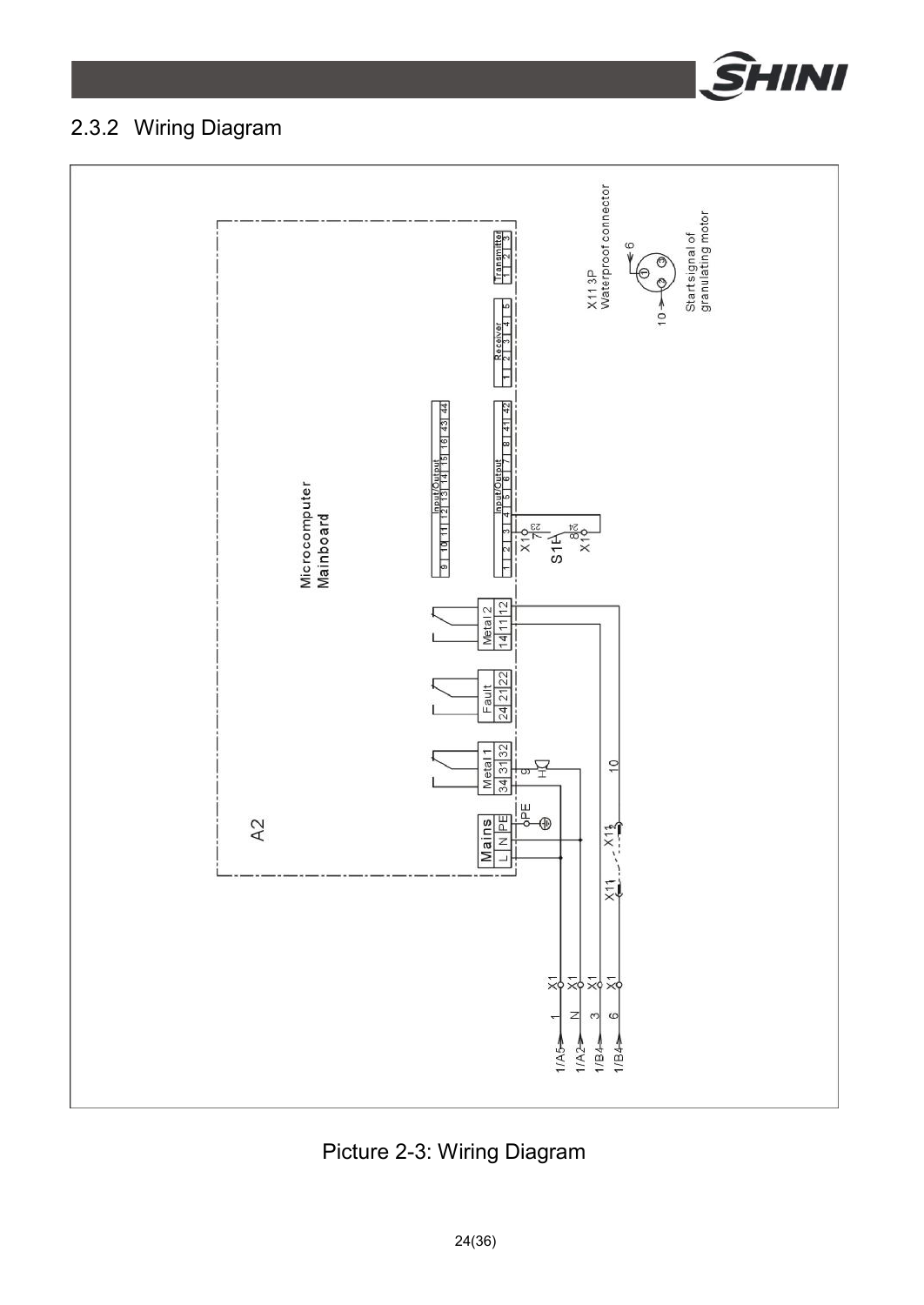

#### 2.3.3 Electric Parts List

| No.            | <b>Symbol</b>   | <b>Name</b>           | <b>Specification</b>     | Part No.      |
|----------------|-----------------|-----------------------|--------------------------|---------------|
| 1              | Q <sub>1</sub>  | Main switch           | 16A                      | YE10200300000 |
| 2              | Q2              | Circuit breaker       | 5A                       | YE40603000000 |
| 3              | A <sub>1</sub>  | Transducer            | 400V 0.75W               | YE75350300000 |
| 4              |                 | Control panel         |                          | YE81040400000 |
| 5              | F <sub>11</sub> | Fuser                 | 2A                       | YE41001000000 |
| 6              | S <sub>1</sub>  | Reset button          | 400VAC                   | YE11375800000 |
| $\overline{7}$ | S <sub>2</sub>  | Start switch          |                          | YE12210100000 |
| 8              | H               | <b>Buzzer</b>         | 230VAC 50/60Hz           | YE84003500000 |
| 9              | A2              | Metal detector        |                          | $M-04$        |
| 10             | X <sub>1</sub>  | <b>Terminal block</b> | 32A                      | YE61250040000 |
| 11             |                 | ۰                     | $\overline{\phantom{a}}$ | YE61253500000 |
| 12             | X <sub>11</sub> | Waterproof joint      | 3P                       | YE62163000100 |
|                |                 |                       |                          | YE62163040000 |
| 13             | M1              | Motor                 | 0.75kW                   |               |

#### Table 2-1: Electric Parts List

\* means possible broken parts. \*\* means easy broken part. and spare backup is suggested. Please confirm the version of manual before placing the purchase order to guarantee that the item number of the spare part is in accordance with the real object.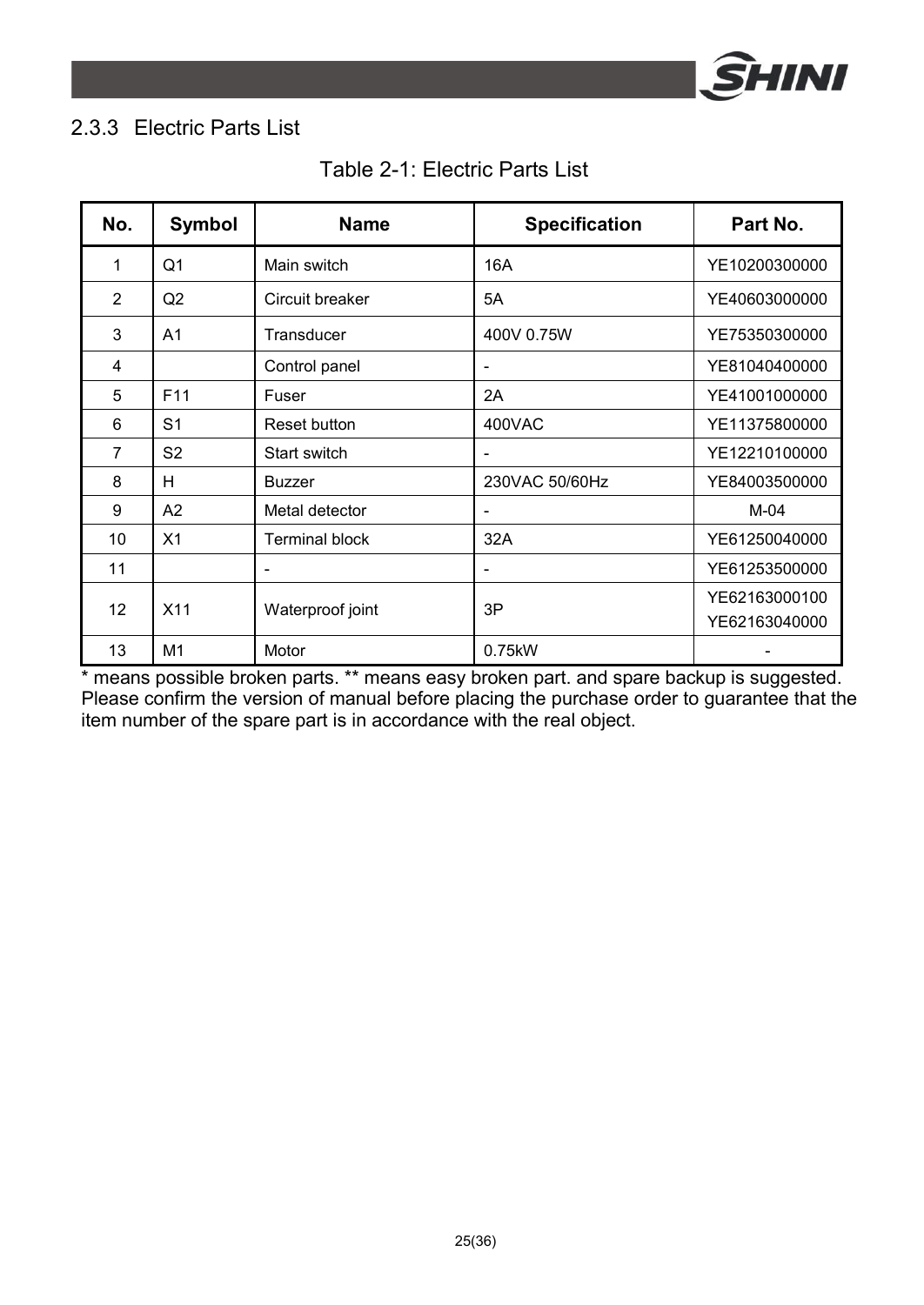

## **3. Installation and Testing**

Read this chapter carefully before installation, Must observe the installation steps as follows!

The connection of the power supply should be done by qualified electricians only!

#### 3.1 Attention

- 1) Verify that the power supply corresponds to the specifications of the plate near the controls of the conveyor.
- 2) Connect the power cable and the PE wire according to the local regulations.
- 3) Use independent power cable and switch, Make sure that the diameter of the cable is not smaller than the cable used in the control box.
- 4) The connection end of the power cable should be safely and tightly.
- 5) This series use the power with 3phase and 4wire, (L) connect to the live wire of the power, and the PE should be connected.
- 6) Power supply requirement: Main power voltage: ±10% Main power frequency: ±2%
- 3.2 Horizontal Installation



Picture 3-1: Horizontal Installation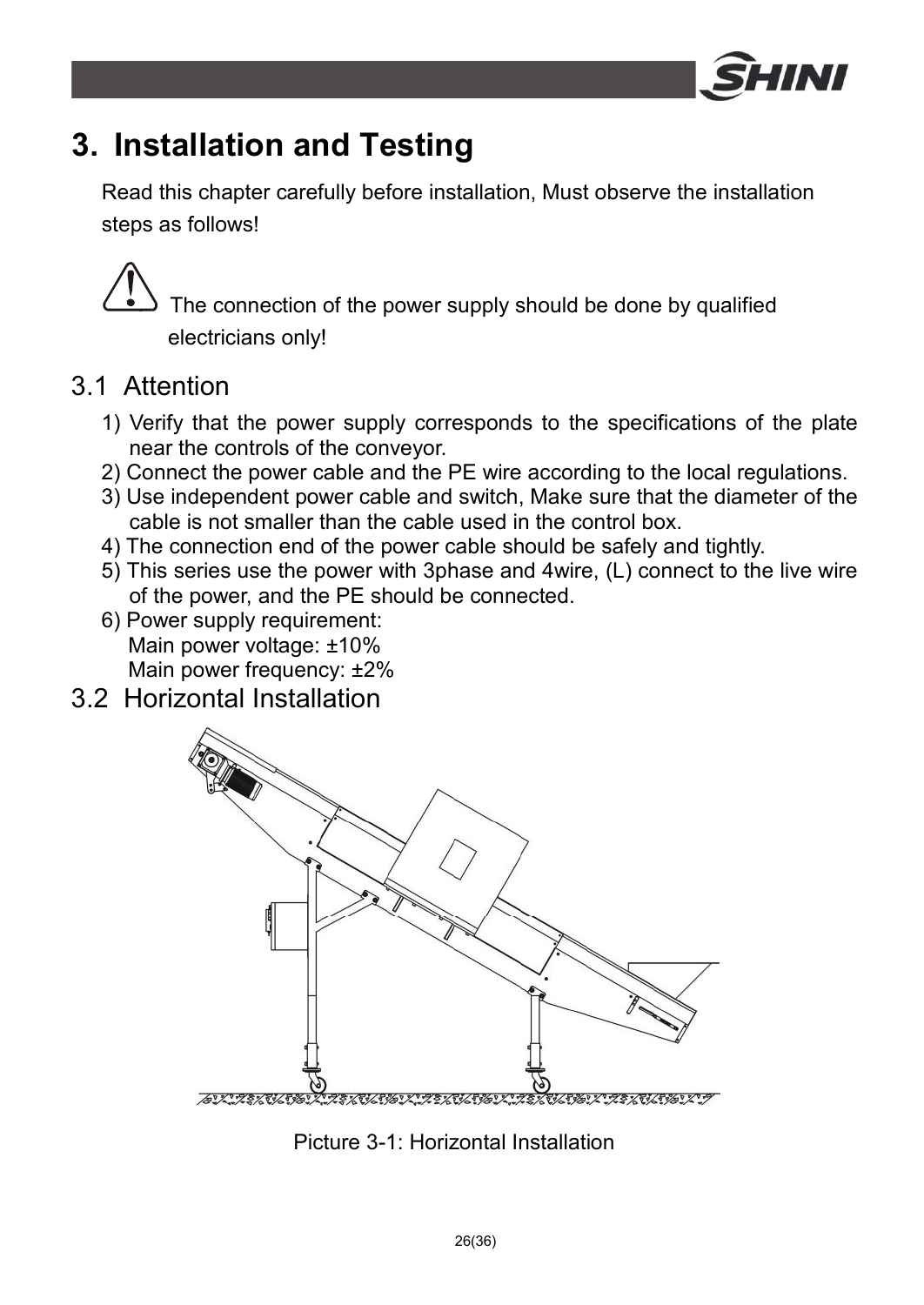

Conveyors don't require any particular preliminary operation before starting-up. With reference to the layout of the cables, make sure that they are protected against damage and that they don't hamper the operators.

### 3.3 Power Connections

The wire of the horizontal belt conveyor, transducer and metal detector should be connected strictly comply with the wiring diagram.



## Attention!

After the power connected, check the direction of the motor rotation, if the motor reverses, please turn off the power, change over the connecting wires of the L terminal.



Picture 3-2: Machine Installation Drawing



Attention!

Keep the machine away from the flammable object over 1m.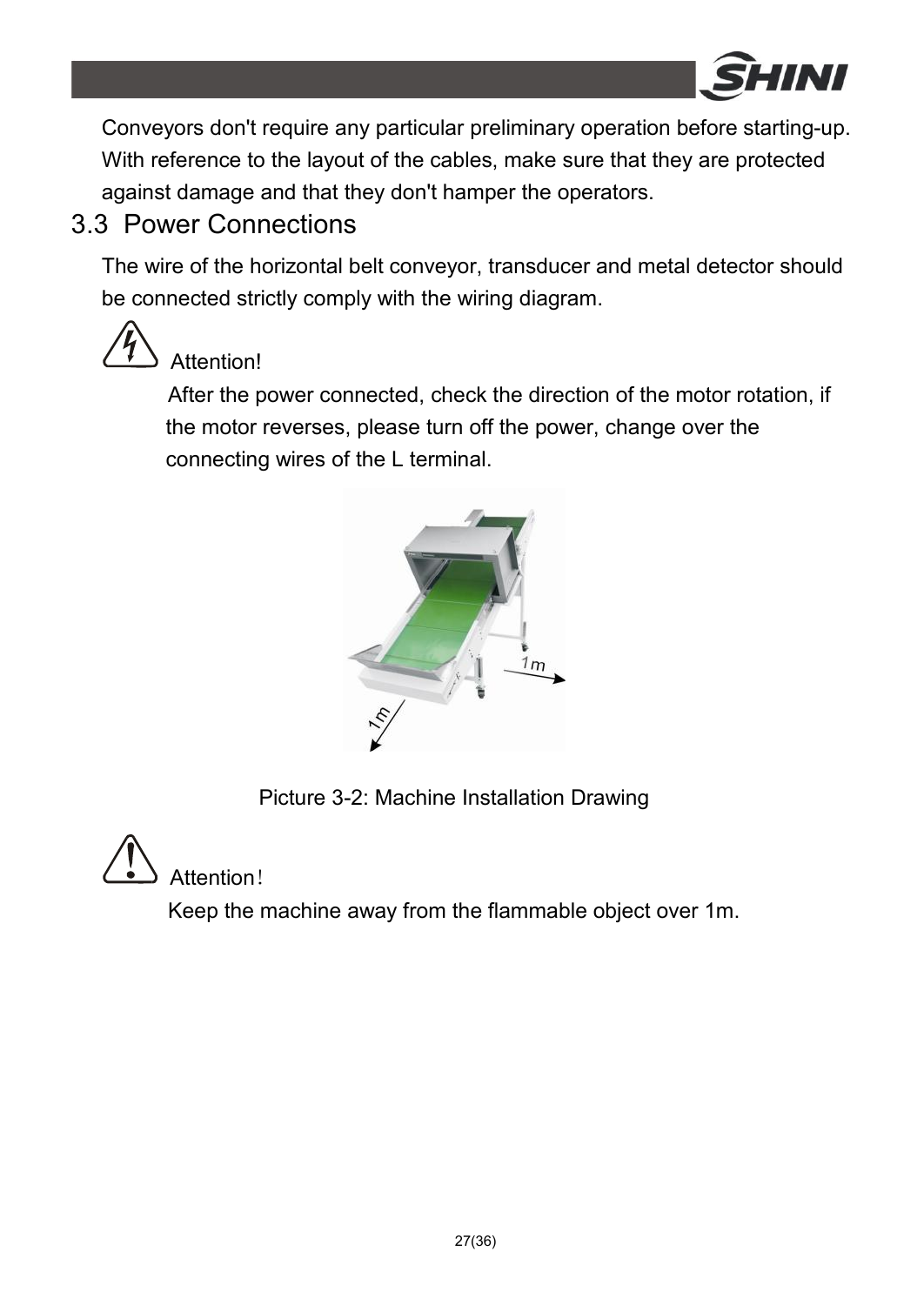

## **4. Operation**

## 4.1 Operation guide

1) Switch on the main switch;



Picture 4-1: Main Switch

2) Tweak the start switch at the "start" position to start the conveyor;



Picture 4-2: Twist Switch

3) Press the up/down button on the remote control panel to change frequency in order to change conveying speed of belt;



Picture 4-3: Frequency Converter

4) Please take out them as the metal detector detects metal objects, and then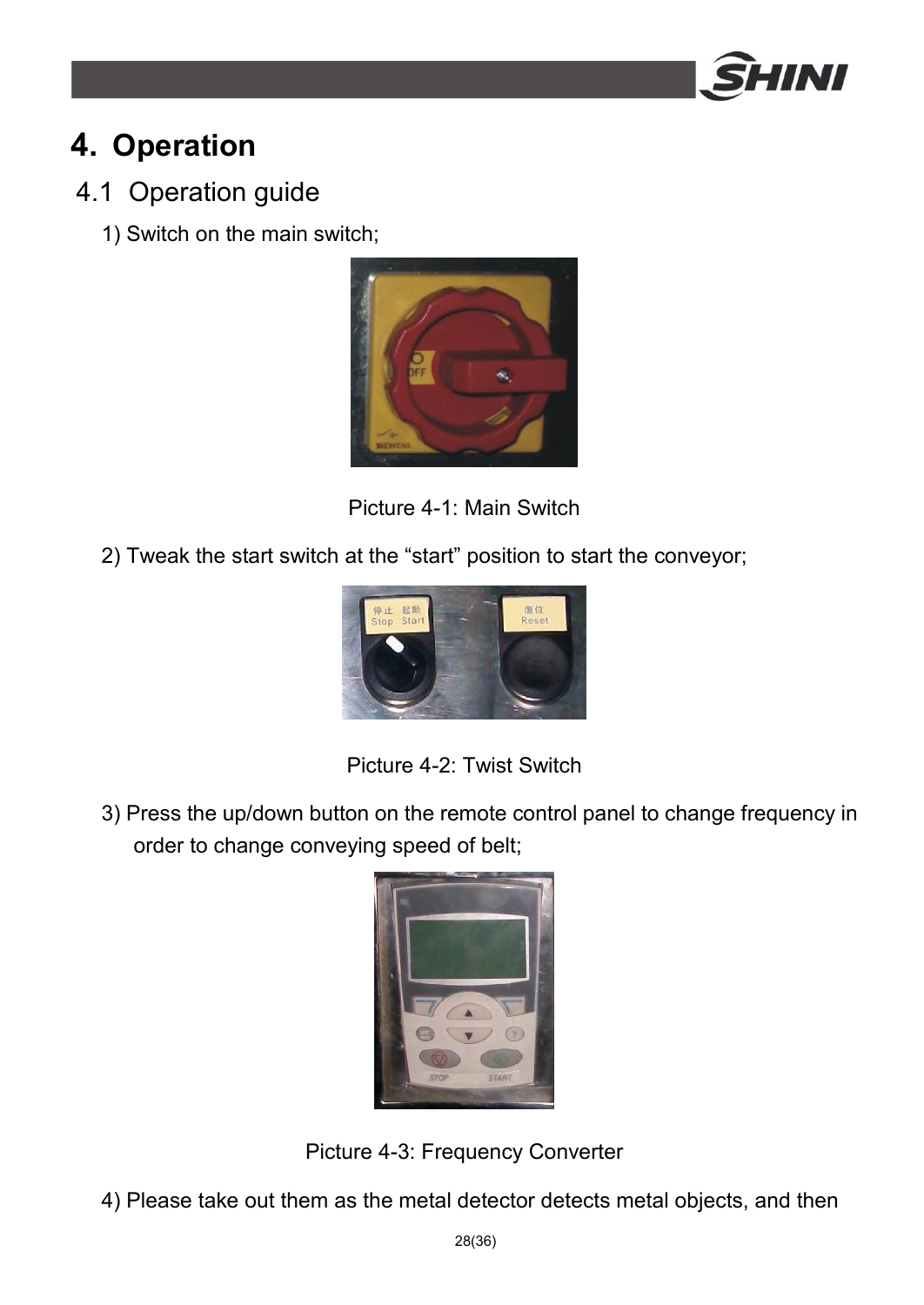

press down the reset switch to start the conveyor again;

5) Control parameters of metal detector, which have been adjusted at best mode before delivery, are better not to change it by customer in principle.

## 4.2 Height adjustment

Loosen the lock nut (1) and take out the inner hexagon bolt (2) (M12x75), and then adjust the height of conveyor at a suitable level. After finished adjustment, retighten the lock nut (1).



Please use auxiliary device to lift or support the conveyor when adjusting its height in case it falls abruptly to result in machine damage of personal injury.



Picture 4-4: Height Adjustment



The conveyor will loss the balance state if forget to tighten the lock nut after height adjustment!

## 4.3 Adjusting the Central Position of the PU Belt

Rotate this nut to adjust the central space of the PU Belt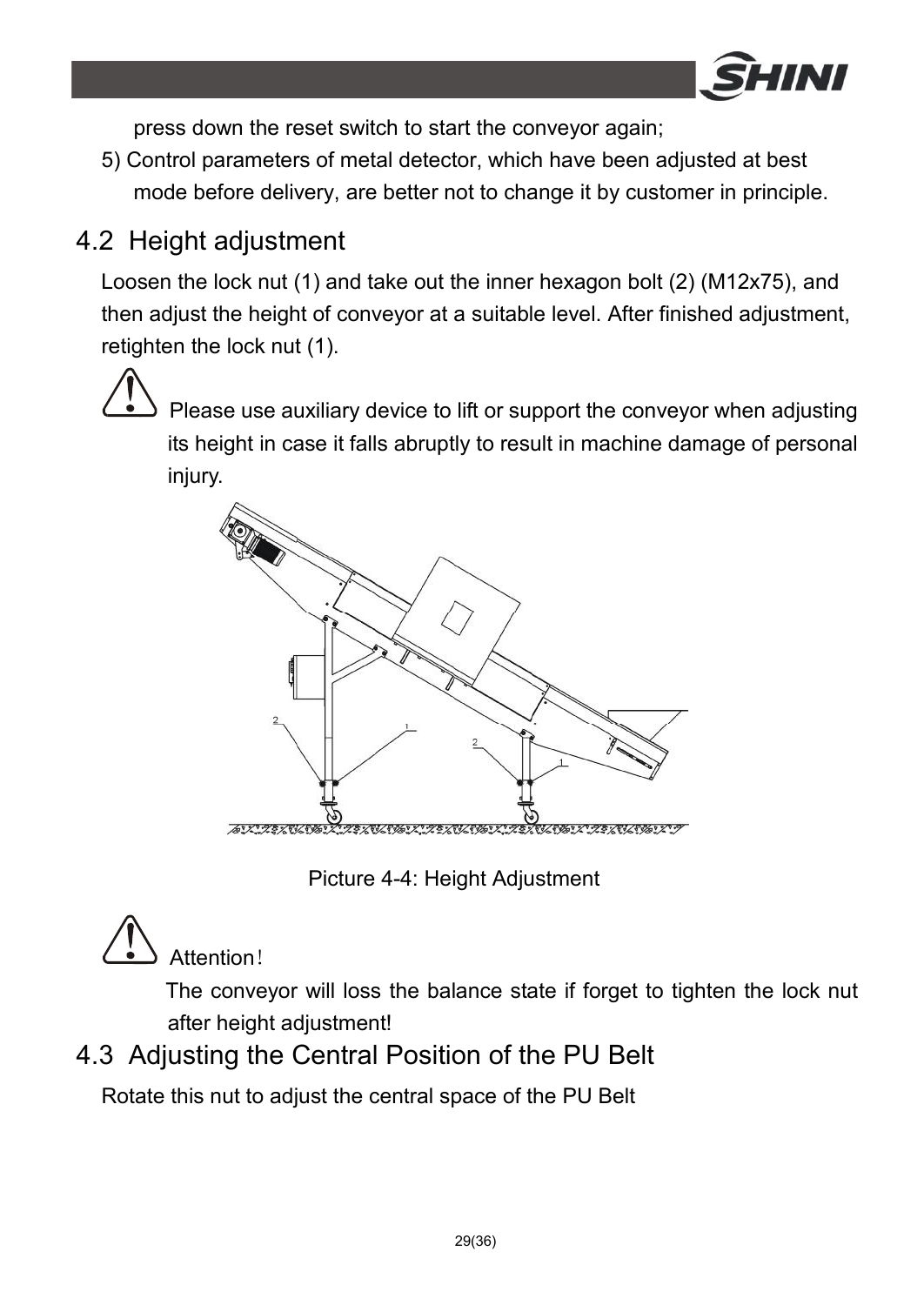



Picture 4-5: PVC Adjusting Drawing



Danger!

It must be to check if the PVC belt is at the suitable position while the conveyor is running. However, the adjustment must be done when the machine is stopped, and then the belt must be made to run only for the time necessary to verify its proper centering.



## Attention!

On a monthly basis verify that the external temperature of the motor and gearbox is not too high (it should be between 60 and 20℃). In case it is different, contact the technicians at SHINI directly.



## Attention!

- 1) The maximum weight of the pieces to be carried on the conveyor belt must not be over 56kg in total(Conveying capacity is less than 56kg as the set value of the regulator is smaller than 4.5m/min)..
- 2) Not suitable to transport loose material.

3) The maximum resistant temperature of PVC belt is 60℃.



The operator, or the maintenance technician, must wear suitable work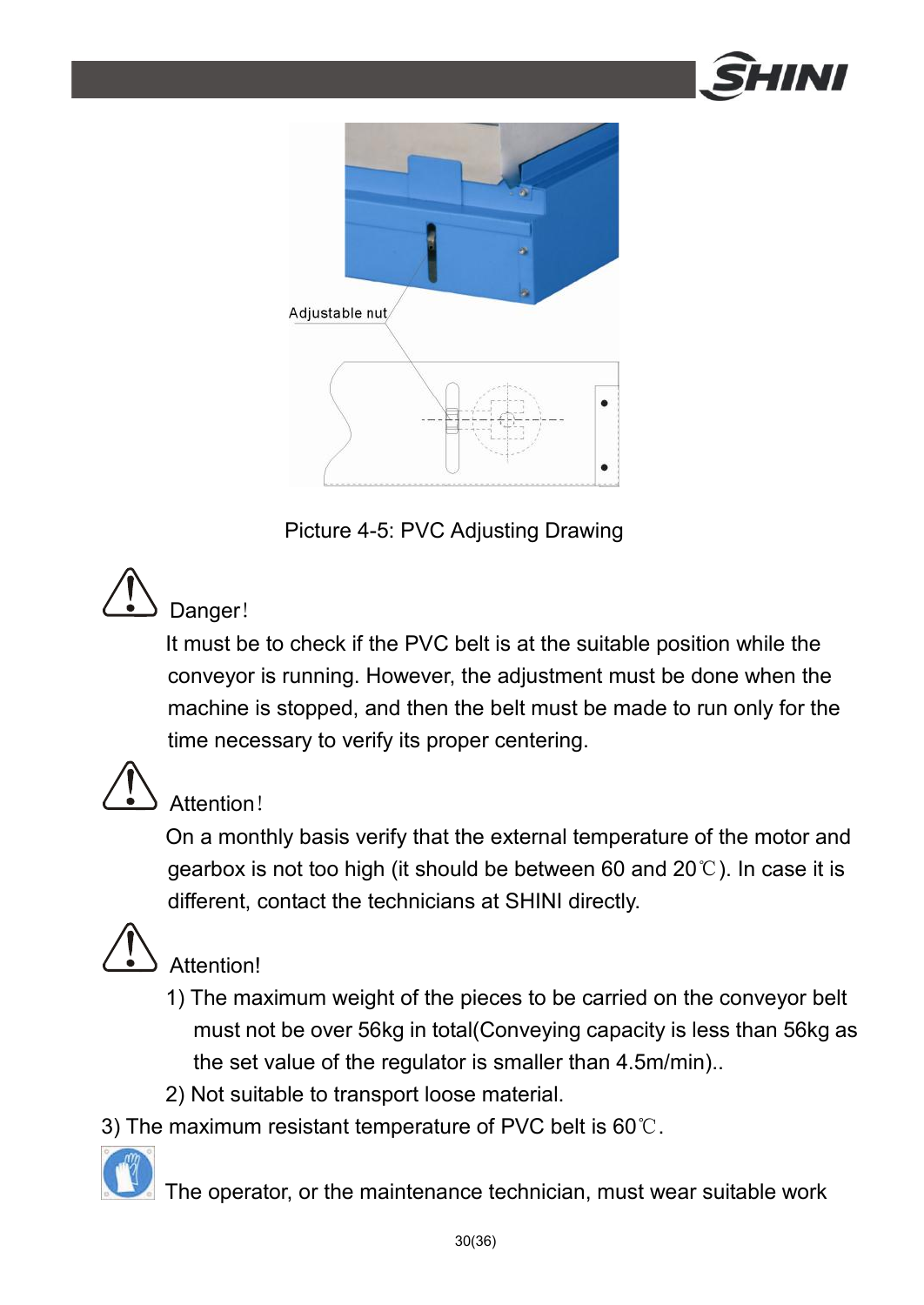

clothes, without free parts. They must not wear chains, bracelets, or other objects which may be caught by mechanical parts in movement. In case of long hair, special hairnets must be used, to avoid the risk of being caught.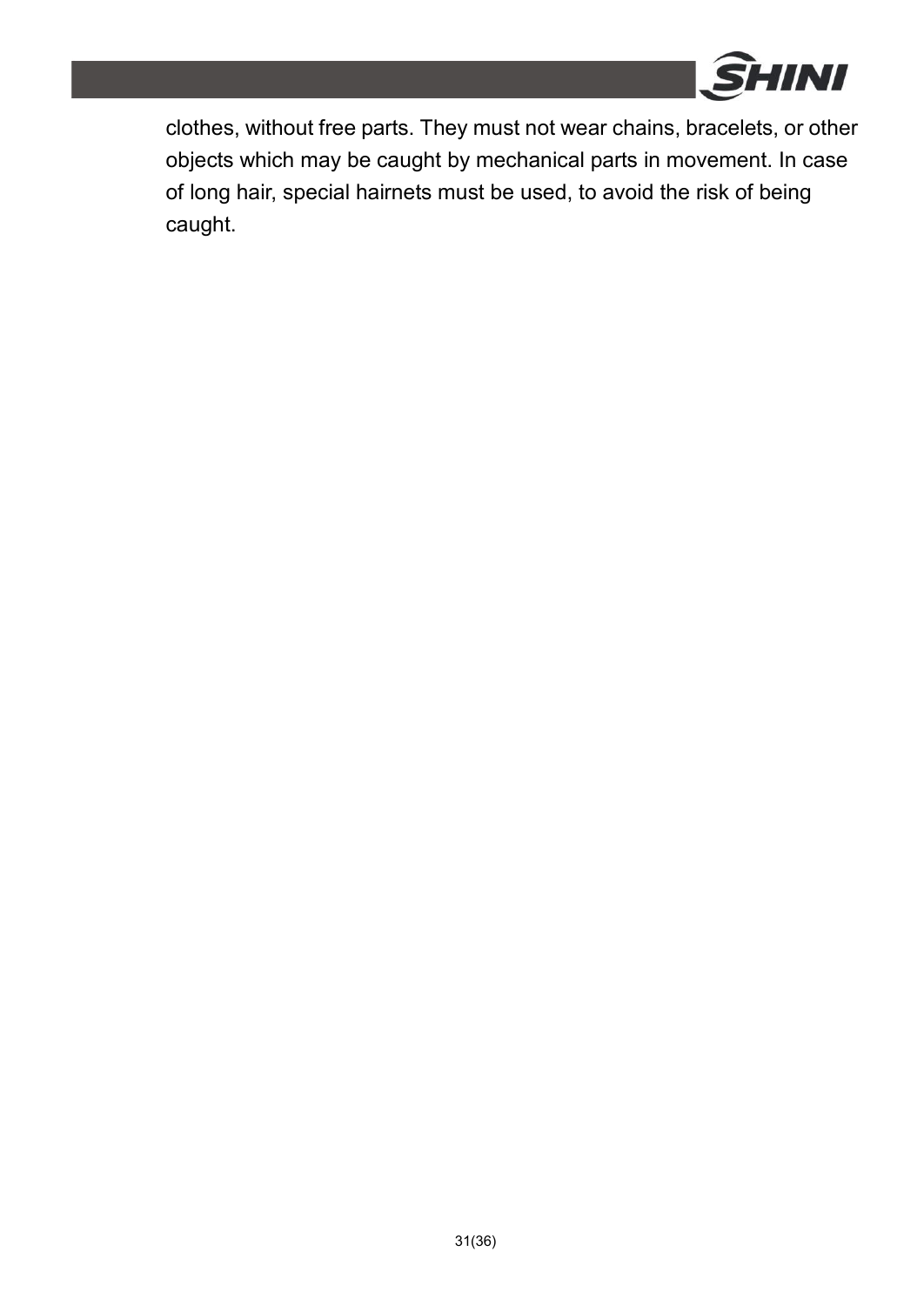

## **5. Trouble-shooting**

| <b>Failures</b>                                                                                              | <b>Solutions</b>                                                                                                                                                                                                                                                                                                                                                            |  |  |
|--------------------------------------------------------------------------------------------------------------|-----------------------------------------------------------------------------------------------------------------------------------------------------------------------------------------------------------------------------------------------------------------------------------------------------------------------------------------------------------------------------|--|--|
| Connect the power, rotate the<br>main switch and turn on the<br>RUN / STOP switch, the motor<br>doesn't run. | 1. Check if the transducer show 0Hz, if yes, it is need to adjust the<br>setting value by up button on control panel.<br>2. Check the circuit according to wiring diagram, the possible<br>reasons can be as follows:<br>a: The power is failure.<br>The circuit is disconnected.<br>b.<br>The motor protector is damaged.<br>$\mathbf{C}$ :<br>$d$ : The motor is failure. |  |  |
| The circuit breaker often trips<br>off.                                                                      | Check the circuit according to wiring diagram, the possible<br>reasons can be as follows:<br>a: Short circuit may exist.<br>The motor protector is damaged.<br>b:<br>The motor is failure.<br>C.                                                                                                                                                                            |  |  |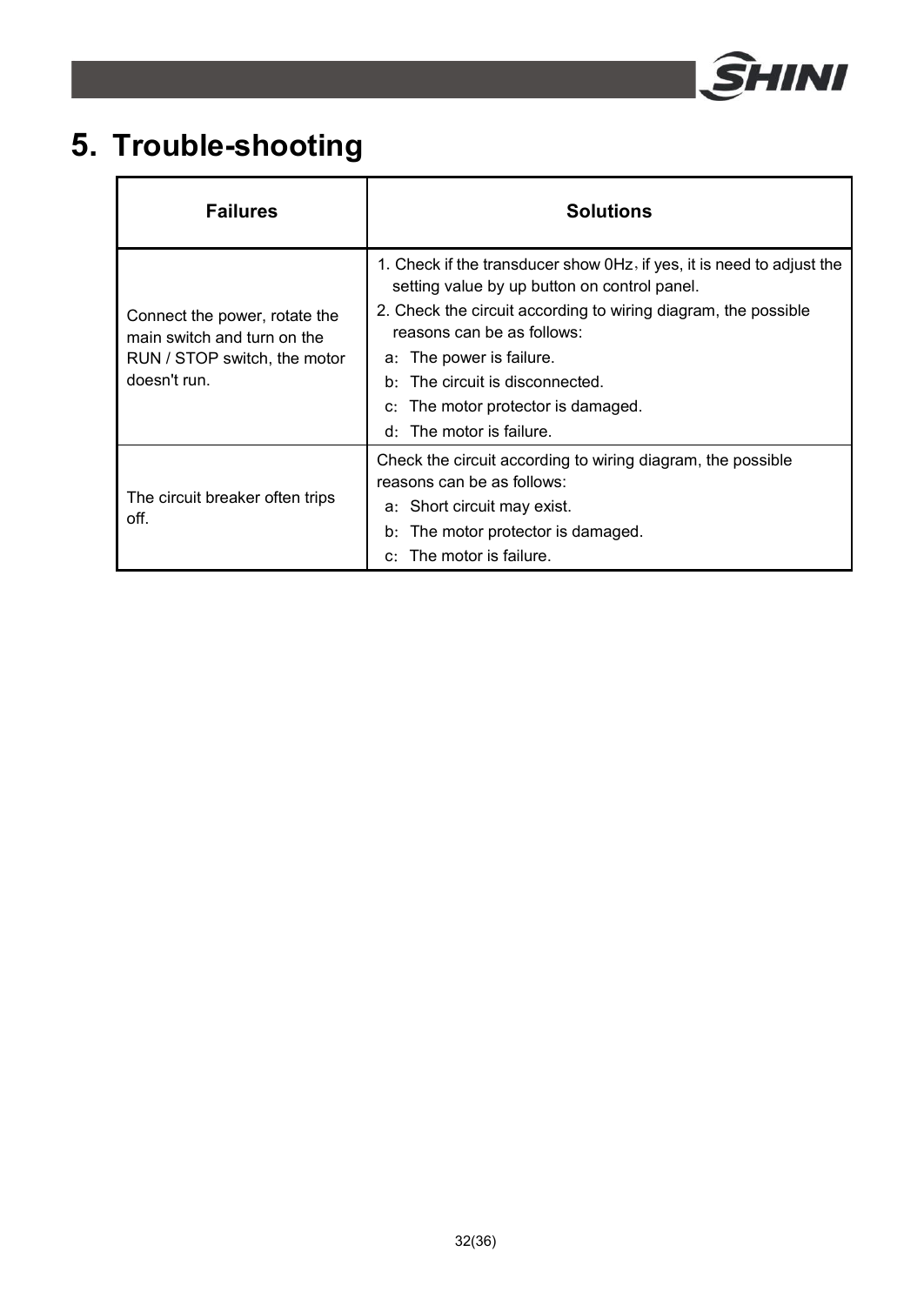

## **6. Service and Maintenance**



## 6.1 Repair

To avoid any body injury and damage of the machine, all of the repair work should be done by professional person only.

It is the duty of the operator to keep the machine clean from foreign matter, such as deposits, oil, or other materials. So it is necessary to clean the machine at the end of every working shift. This must be performed when the machine is stopped, in stable starting of the machine.

#### 6.2 Maintenance

#### 6.2.1 Maintenance of the Gearbox

Check if the reduced gears box is oil leaking and it should be examined periodicity. When you find that the oil is reduced or the color of it changed dark and black, you must complement it or replace it immediately. Please be noticed that keep the surface of the gear motor cleaning. Move away the dust and the contamination in time so as to keep a good distribute of the heat.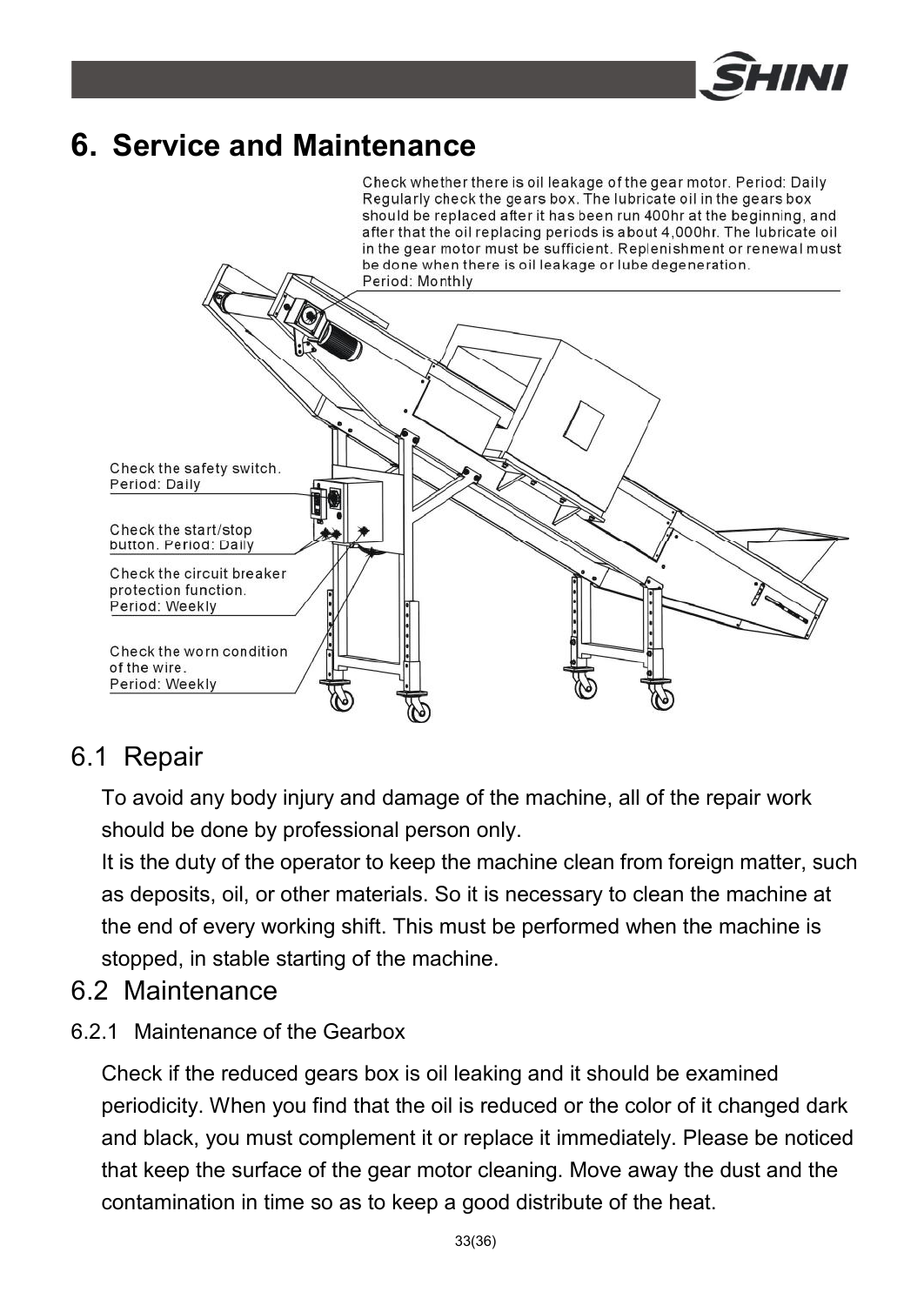



Picture 6-1: Gear Motor



The suitable temperature range of the motor and the gearbox is between 20℃-60℃.

#### 6.2.2 Clearance of the Machine

Please keep the machine clean from foreign matter, such as deposits, oil, or other materials. Do the cleanly work everyday.

It is forbidden to use flammable liquids during the cleaning operation. Periodically check the status of the PVC belt, and replace it, if necessary. Once the machine has been cleaned, the operator must check for worn out or damaged parts (in which case, he must replace it immediately), or for parts which are not firmly fixed (in which case, he should fix them, if this is possible).



The machine protection and safety devices must not be removed, unless a specific repair and/or maintenance action is required. These protections must be put back as soon as the reason for their removal has disappeared, in any case, they must be installed before starting the machine.



If using compressed air, the operator must wear safety glasses, and make sure that nobody is near the machine, because they may be hit by materials and dust.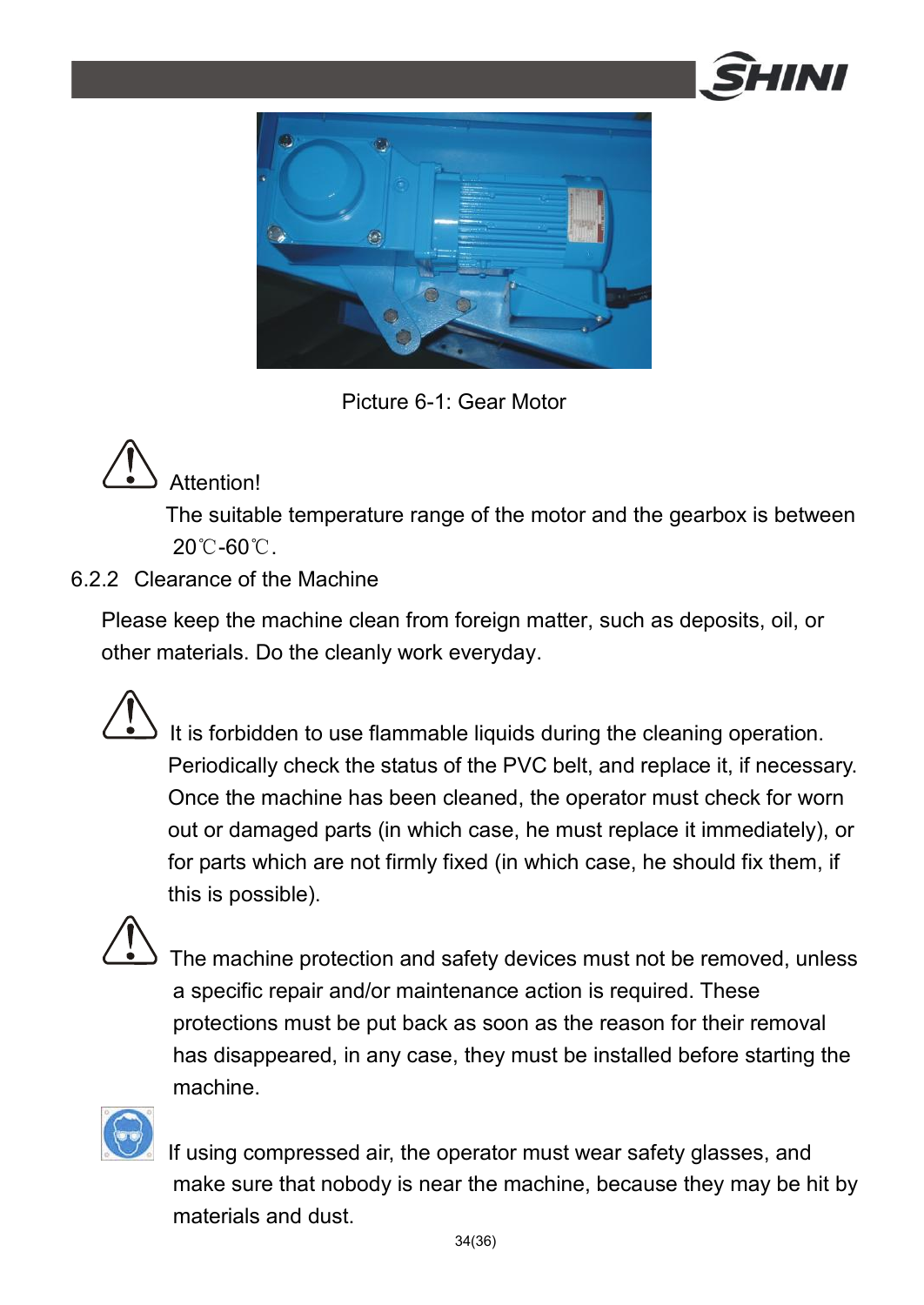

#### 6.2.3 Lubricate the Bearing

An oil injection nozzle is attached with the bearing pedestal, and there is no need to add lubricant grease to it. Remove dusts and pollutants in time for heat dissipation as showing in the picture below:



Picture 6-2: Bearing Pedestal

Stop the machine and unplug the power supply before doing the repair or maintenance work.